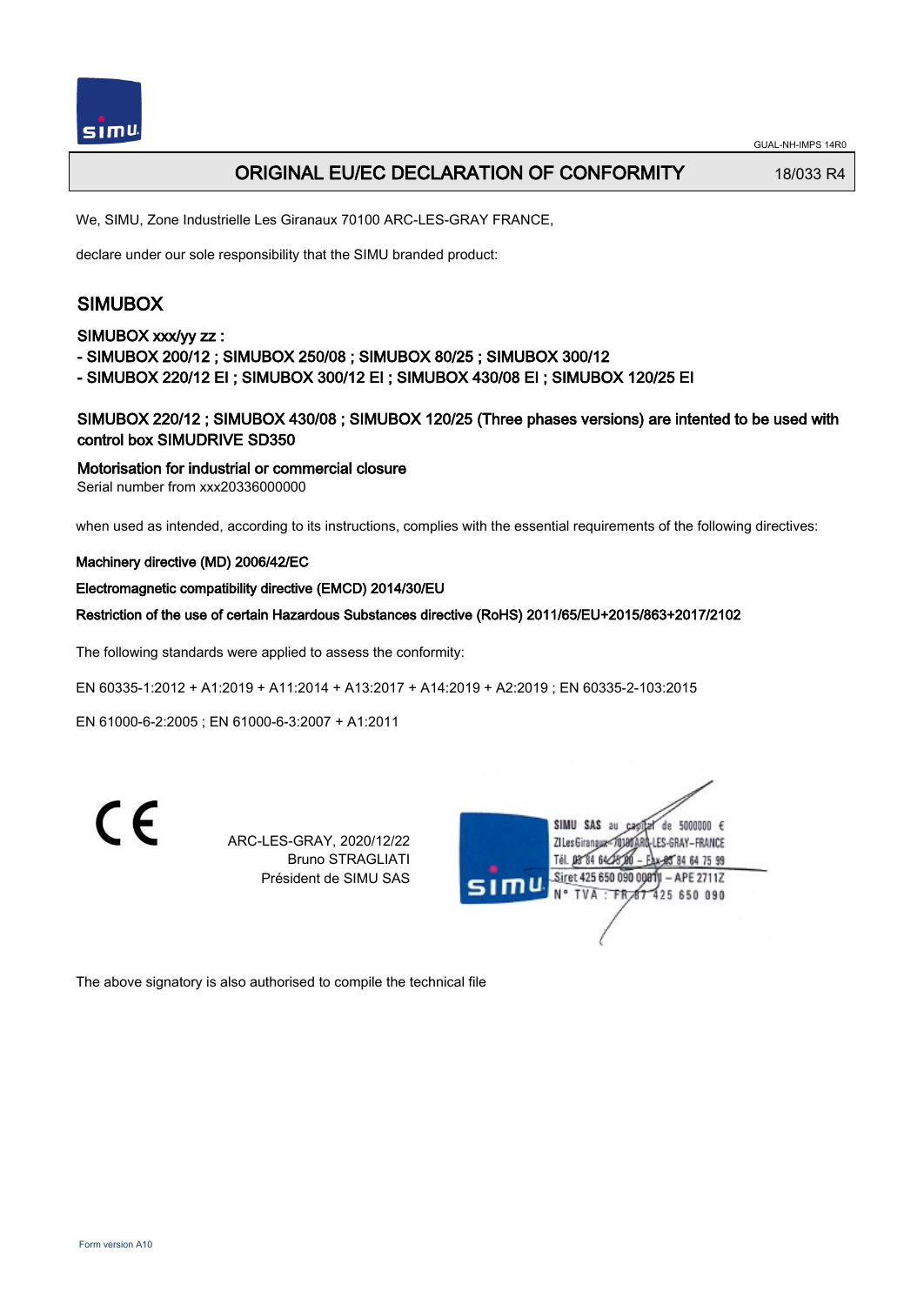



# ORIGINAL EU/EC DECLARATION OF CONFORMITY DECLARATION EU/CE DE CONFORMITE ORIGINALE

18/033 R4

We, SIMU, Zone Industrielle Les Giranaux 70100 ARC-LES-GRAY FRANCE, Nous,

declare under our sole responsibility that the SIMU branded product: declarons sous notre seule responsabilité que le produit de marque SIMU

# SIMUBOX

#### SIMUBOX xxx/yy zz :

- SIMUBOX 200/12 ; SIMUBOX 250/08 ; SIMUBOX 80/25 ; SIMUBOX 300/12

- SIMUBOX 220/12 EI ; SIMUBOX 300/12 EI ; SIMUBOX 430/08 EI ; SIMUBOX 120/25 EI

## SIMUBOX 220/12 ; SIMUBOX 430/08 ; SIMUBOX 120/25 (Three phases versions) are intented to be used with control box SIMUDRIVE SD350

#### Motorisation for industrial or commercial closure

Motorisation pour fermeture commerciale ou industrielle Serial number from xxx20336000000

Numéro de série à partir de

when used as intended, according to its instructions, complies with the essential requirements of the following directives: utilisé, selon l'usage prévu, comme décrit dans son manuel d'utilisation, est conforme aux exigences essentielles des directives suivantes

#### Machinery directive (MD) 2006/42/EC

Directive Machine 2006/42/EC

#### Electromagnetic compatibility directive (EMCD) 2014/30/EU

Directive compatibilité électromagnétique 2014/30/EU

#### Restriction of the use of certain Hazardous Substances directive (RoHS) 2011/65/EU+2015/863+2017/2102

Directive RoHS 2011/65/EU+2015/863+2017/2102

The following standards were applied to assess the conformity: Les normes de référence suivantes ont été appliquées pour évaluer la conformité

EN 60335‑1:2012 + A1:2019 + A11:2014 + A13:2017 + A14:2019 + A2:2019 ; EN 60335‑2‑103:2015

EN 61000‑6‑2:2005 ; EN 61000‑6‑3:2007 + A1:2011

C F

ARC-LES-GRAY, 2020/12/22 Bruno STRAGLIATI Président de SIMU SAS



The above signatory is also authorised to compile the technical file La personne signataire ci-dessus est aussi celle autorisée à constituer le dossier technique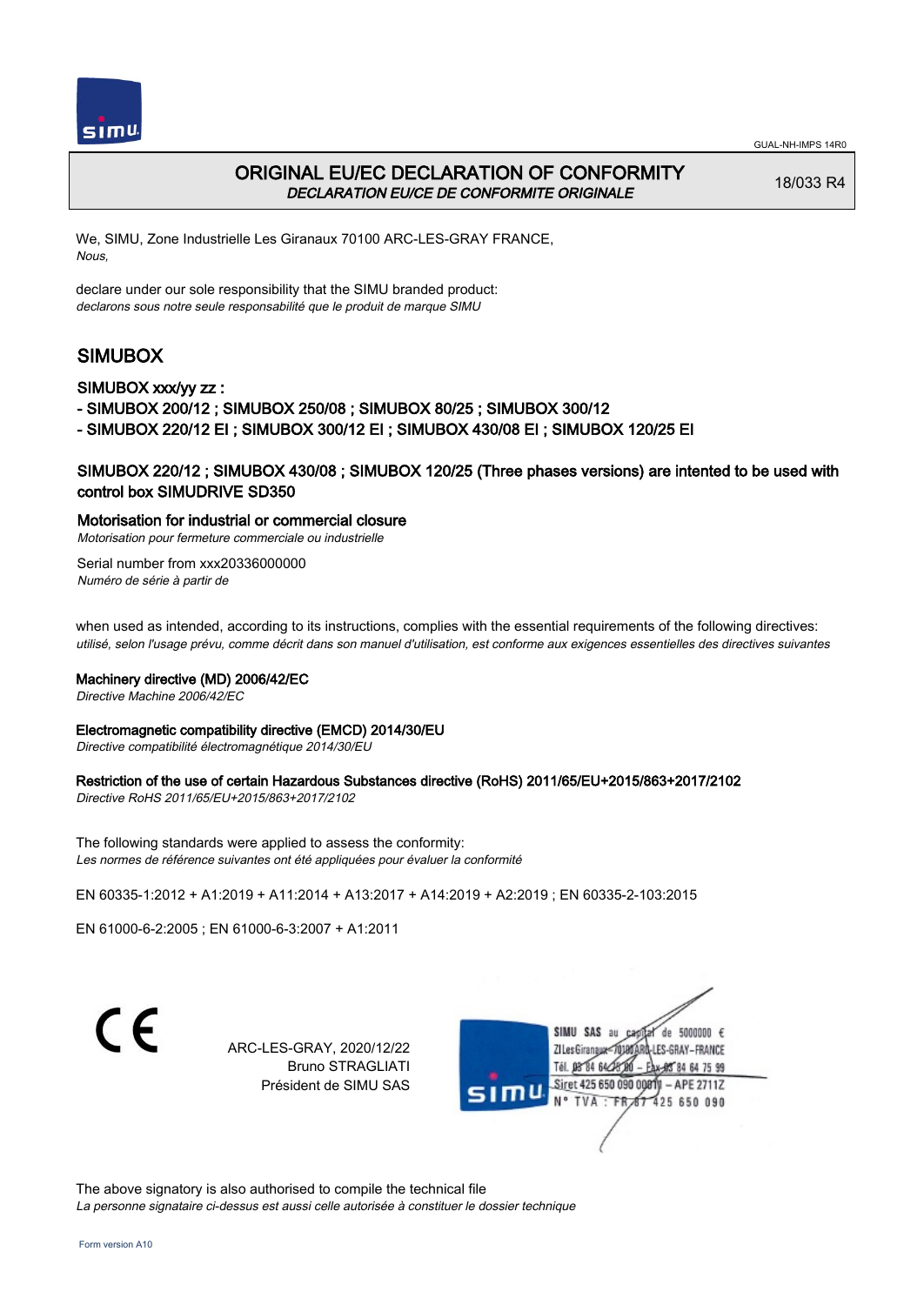



## ORIGINAL EU/EC DECLARATION OF CONFORMITY ORIGINAL EU/EG-KONFORMITÄTSERKLÄRUNG

18/033 R4

We, SIMU, Zone Industrielle Les Giranaux 70100 ARC-LES-GRAY FRANCE, Wir,

declare under our sole responsibility that the SIMU branded product: erklären unter unserer alleinigen Verantwortung, dass das mit der Marke SIMU versehene Produkt

# SIMUBOX

#### SIMUBOX xxx/yy zz :

- SIMUBOX 200/12 ; SIMUBOX 250/08 ; SIMUBOX 80/25 ; SIMUBOX 300/12

- SIMUBOX 220/12 EI ; SIMUBOX 300/12 EI ; SIMUBOX 430/08 EI ; SIMUBOX 120/25 EI

## SIMUBOX 220/12 ; SIMUBOX 430/08 ; SIMUBOX 120/25 (Three phases versions) are intented to be used with control box SIMUDRIVE SD350

#### Motorisation for industrial or commercial closure

Motorisierung für gewerbliche Tore und Industrietore Serial number from xxx20336000000

Seriennummer ab

when used as intended, according to its instructions, complies with the essential requirements of the following directives: den einschlägigen Bestimmungen der folgenden Richtlinien entspricht, wenn es nach den Anweisungen des Herstellers bestimmungsgemäß verwendet wird

#### Machinery directive (MD) 2006/42/EC

Maschinenrichtlinie 2006/42/EC

#### Electromagnetic compatibility directive (EMCD) 2014/30/EU

Richtlinie über die elektromagnetische Verträglichkeit 2014/30/EU

#### Restriction of the use of certain Hazardous Substances directive (RoHS) 2011/65/EU+2015/863+2017/2102

RoHS-Richtlinie 2011/65/EU+2015/863+2017/2102

The following standards were applied to assess the conformity: Die Konformität wird durch die Einhaltung folgender Normen nachgewiesen

EN 60335‑1:2012 + A1:2019 + A11:2014 + A13:2017 + A14:2019 + A2:2019 ; EN 60335‑2‑103:2015

EN 61000‑6‑2:2005 ; EN 61000‑6‑3:2007 + A1:2011

C E

ARC-LES-GRAY, 2020/12/22 Bruno STRAGLIATI Président de SIMU SAS



The above signatory is also authorised to compile the technical file

Die oben genannte Person ist auch bevollmächtigt, die relevanten technischen Unterlagen zusammenzustellen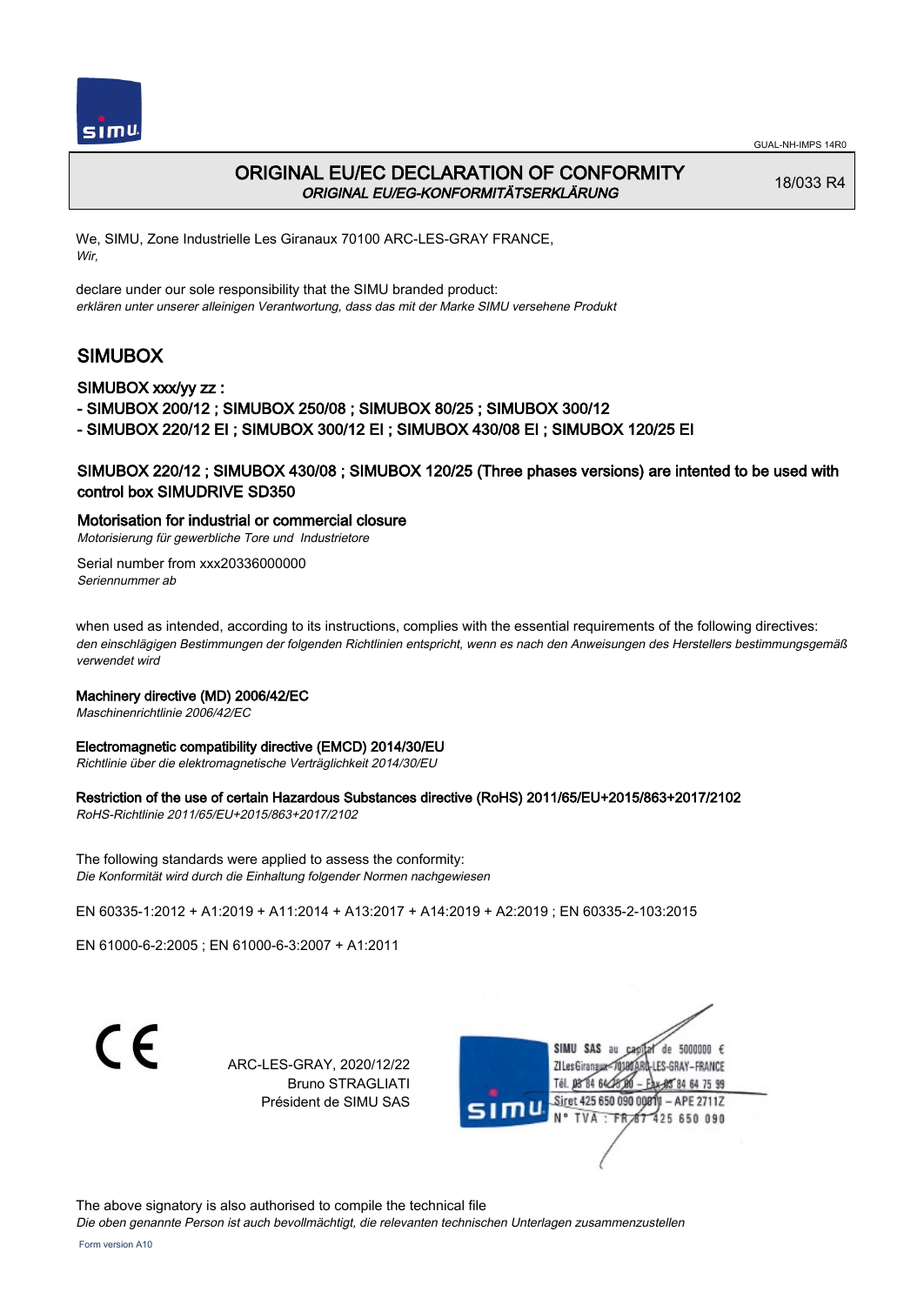



# ORIGINAL EU/EC DECLARATION OF CONFORMITY DECLARACIÓN UE/CE DE CONFORMIDAD ORIGINAL

18/033 R4

We, SIMU, Zone Industrielle Les Giranaux 70100 ARC-LES-GRAY FRANCE, Nosotros,

declare under our sole responsibility that the SIMU branded product: declaramos bajo nuestra única responsabilidad, que los productos de la marca SIMU

# SIMUBOX

#### SIMUBOX xxx/yy zz :

- SIMUBOX 200/12 ; SIMUBOX 250/08 ; SIMUBOX 80/25 ; SIMUBOX 300/12

- SIMUBOX 220/12 EI ; SIMUBOX 300/12 EI ; SIMUBOX 430/08 EI ; SIMUBOX 120/25 EI

## SIMUBOX 220/12 ; SIMUBOX 430/08 ; SIMUBOX 120/25 (Three phases versions) are intented to be used with control box SIMUDRIVE SD350

#### Motorisation for industrial or commercial closure

Motorización de cierres industriales y comerciales

Serial number from xxx20336000000 número de serie a partir de

when used as intended, according to its instructions, complies with the essential requirements of the following directives: cuando se utilizan según el uso previsto, de conformidad con sus instrucciones, cumplen con los requisitos esenciales de las siguientes directivas

#### Machinery directive (MD) 2006/42/EC

Directiva "Máquinas" 2006/42/EC

#### Electromagnetic compatibility directive (EMCD) 2014/30/EU

Directiva compatibilidad electromagnética 2014/30/EU

#### Restriction of the use of certain Hazardous Substances directive (RoHS) 2011/65/EU+2015/863+2017/2102

Directiva RoHS 2011/65/EU+2015/863+2017/2102

The following standards were applied to assess the conformity: Las siguientes normas de referencia han sido aplicadas para evaluar la conformidad

EN 60335‑1:2012 + A1:2019 + A11:2014 + A13:2017 + A14:2019 + A2:2019 ; EN 60335‑2‑103:2015

EN 61000‑6‑2:2005 ; EN 61000‑6‑3:2007 + A1:2011

C E

ARC-LES-GRAY, 2020/12/22 Bruno STRAGLIATI Président de SIMU SAS



The above signatory is also authorised to compile the technical file

el firmante, anteriormente mencionado tambien esta facultado para elaborar el expediente tecnico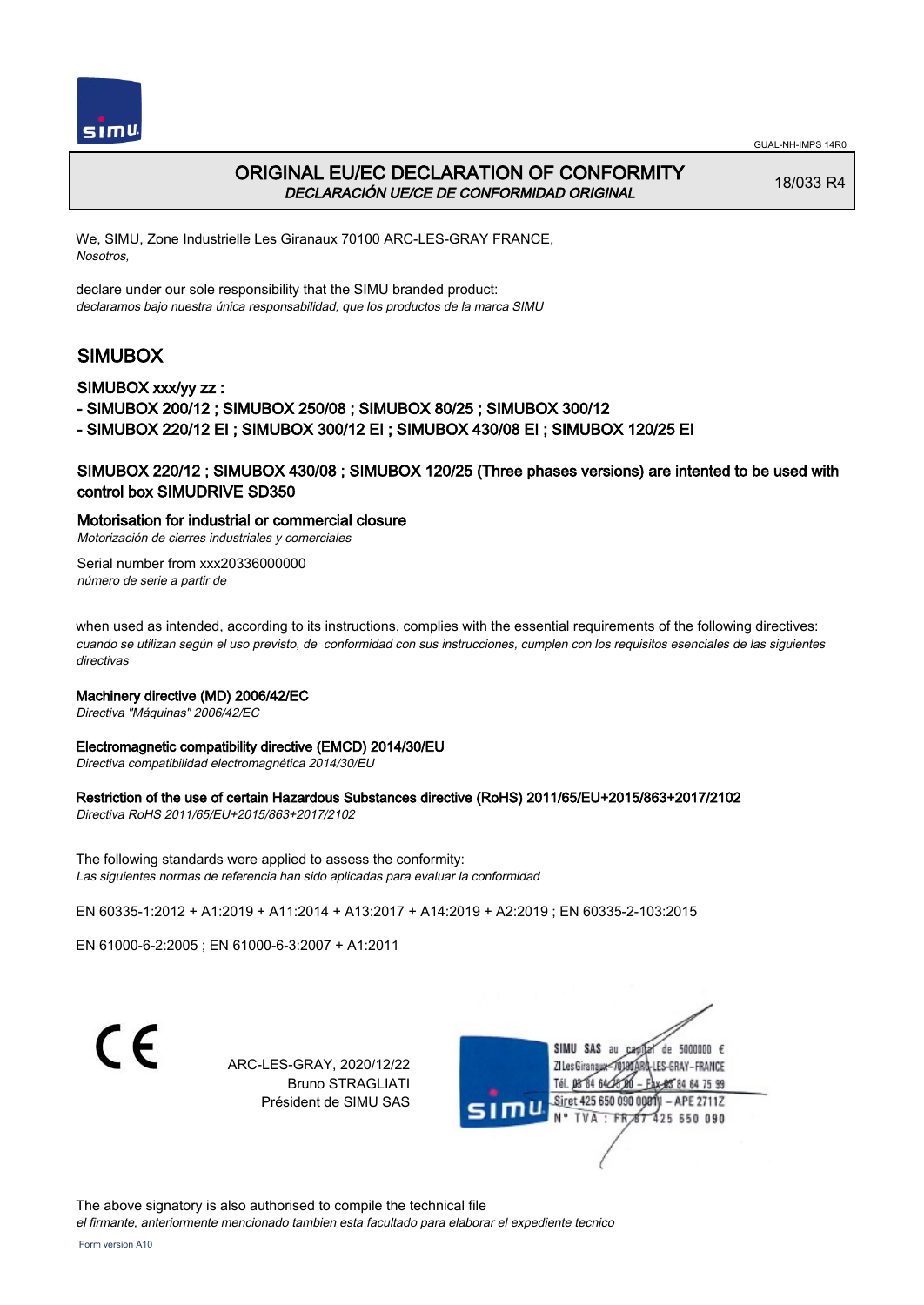



# ORIGINAL EU/EC DECLARATION OF CONFORMITY DICHIARAZIONE DI CONFORMITÀ UE/CE ORIGINALE

18/033 R4

We, SIMU, Zone Industrielle Les Giranaux 70100 ARC-LES-GRAY FRANCE, Noi,

declare under our sole responsibility that the SIMU branded product: dichiariamo sotto la nostra esclusiva responsabilità che l'appareccho di marca SIMU

# SIMUBOX

SIMUBOX xxx/yy zz :

- SIMUBOX 200/12 ; SIMUBOX 250/08 ; SIMUBOX 80/25 ; SIMUBOX 300/12

- SIMUBOX 220/12 EI ; SIMUBOX 300/12 EI ; SIMUBOX 430/08 EI ; SIMUBOX 120/25 EI

## SIMUBOX 220/12 ; SIMUBOX 430/08 ; SIMUBOX 120/25 (Three phases versions) are intented to be used with control box SIMUDRIVE SD350

Motorisation for industrial or commercial closure

Motorizzazione per portone e serranda commerciale o industriale

Serial number from xxx20336000000 Numero di serie a partire da

when used as intended, according to its instructions, complies with the essential requirements of the following directives: se utilizzato secondo l'uso previsto, come descritto nel suo manuale d'istruzioni, è conforme ai requisiti essenziali delle seguenti Direttive

#### Machinery directive (MD) 2006/42/EC

Direttiva Macchine 2006/42/EC

#### Electromagnetic compatibility directive (EMCD) 2014/30/EU

Direttiva compatibilità elettromagnetica 2014/30/EU

## Restriction of the use of certain Hazardous Substances directive (RoHS) 2011/65/EU+2015/863+2017/2102

Direttiva RoHS 2011/65/EU+2015/863+2017/2102

The following standards were applied to assess the conformity: I seguenti standard di riferimento sono stati applicati per ottenere la conformità

EN 60335‑1:2012 + A1:2019 + A11:2014 + A13:2017 + A14:2019 + A2:2019 ; EN 60335‑2‑103:2015

EN 61000‑6‑2:2005 ; EN 61000‑6‑3:2007 + A1:2011

 $\epsilon$ 

ARC-LES-GRAY, 2020/12/22 Bruno STRAGLIATI Président de SIMU SAS



The above signatory is also authorised to compile the technical file Il firmatario è inoltre autorizzato a costituire il fascicolo tecnico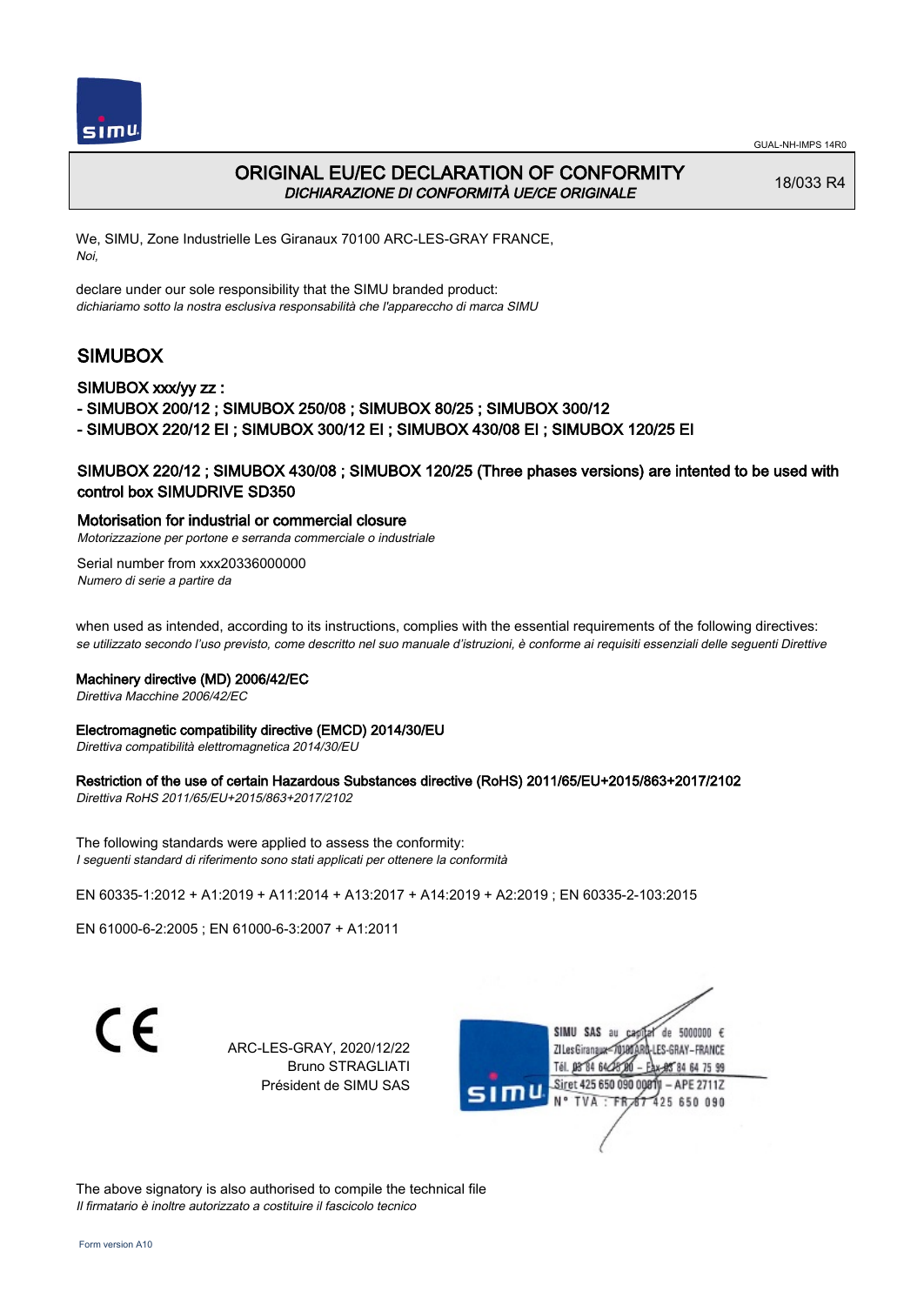



# ORIGINAL EU/EC DECLARATION OF CONFORMITY ОРИГИНАЛНА EU/EC ДЕКЛАРАЦИЯ ЗА СЪОТВЕТСТВИЕ

18/033 R4

We, SIMU, Zone Industrielle Les Giranaux 70100 ARC-LES-GRAY FRANCE, Ние,

declare under our sole responsibility that the SIMU branded product: декларираме на своя лична отговорност, че продукт с търговска марка SIMU

# SIMUBOX

#### SIMUBOX xxx/yy zz :

- SIMUBOX 200/12 ; SIMUBOX 250/08 ; SIMUBOX 80/25 ; SIMUBOX 300/12
- SIMUBOX 220/12 EI ; SIMUBOX 300/12 EI ; SIMUBOX 430/08 EI ; SIMUBOX 120/25 EI

## SIMUBOX 220/12 ; SIMUBOX 430/08 ; SIMUBOX 120/25 (Three phases versions) are intented to be used with control box SIMUDRIVE SD350

#### Motorisation for industrial or commercial closure

Моторизация за индустриални или търговски затваряния

Serial number from xxx20336000000 сериен номер от

when used as intended, according to its instructions, complies with the essential requirements of the following directives: когато се използва съобразно предназначението си и в съответствие с инструкциите е в съответствие с основните изисквания на следните директиви

#### Machinery directive (MD) 2006/42/EC

Машинна директива 2006/42/EC

#### Electromagnetic compatibility directive (EMCD) 2014/30/EU

Директива за електромагнитна съвместимост 2014/30/EU

#### Restriction of the use of certain Hazardous Substances directive (RoHS) 2011/65/EU+2015/863+2017/2102

RoHS Директива относно ограничението на употребата на определени опасни вещества в електрическото и електронното оборудване 2011/65/EU+2015/863+2017/2102

The following standards were applied to assess the conformity: Следните референтни стандарти са приложени за оценяване на съответствието

EN 60335‑1:2012 + A1:2019 + A11:2014 + A13:2017 + A14:2019 + A2:2019 ; EN 60335‑2‑103:2015

EN 61000‑6‑2:2005 ; EN 61000‑6‑3:2007 + A1:2011

C E

ARC-LES-GRAY, 2020/12/22 Bruno STRAGLIATI Président de SIMU SAS



Form version A10 The above signatory is also authorised to compile the technical file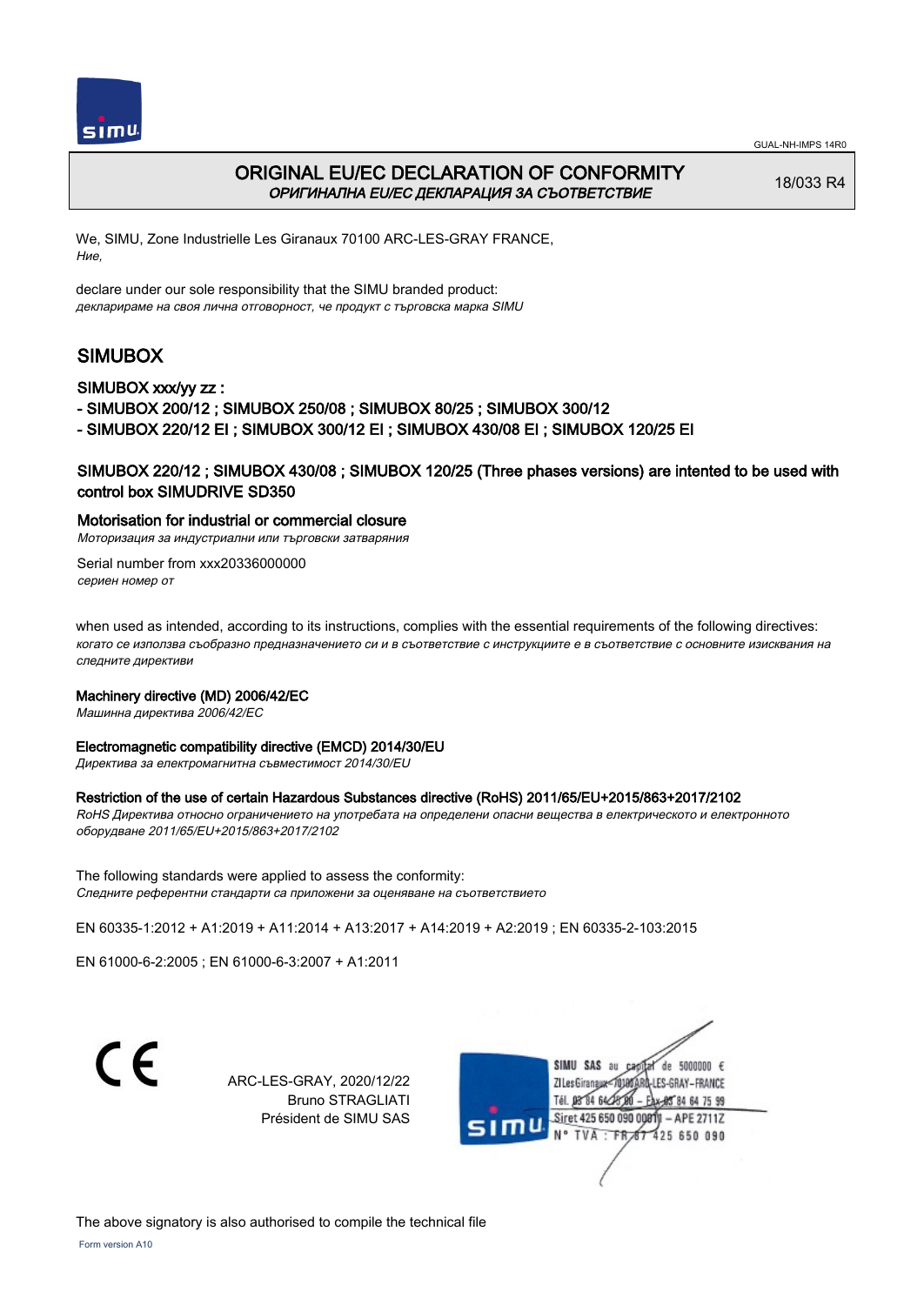Гоеподписващия също е упълномощен да съставя техническо досие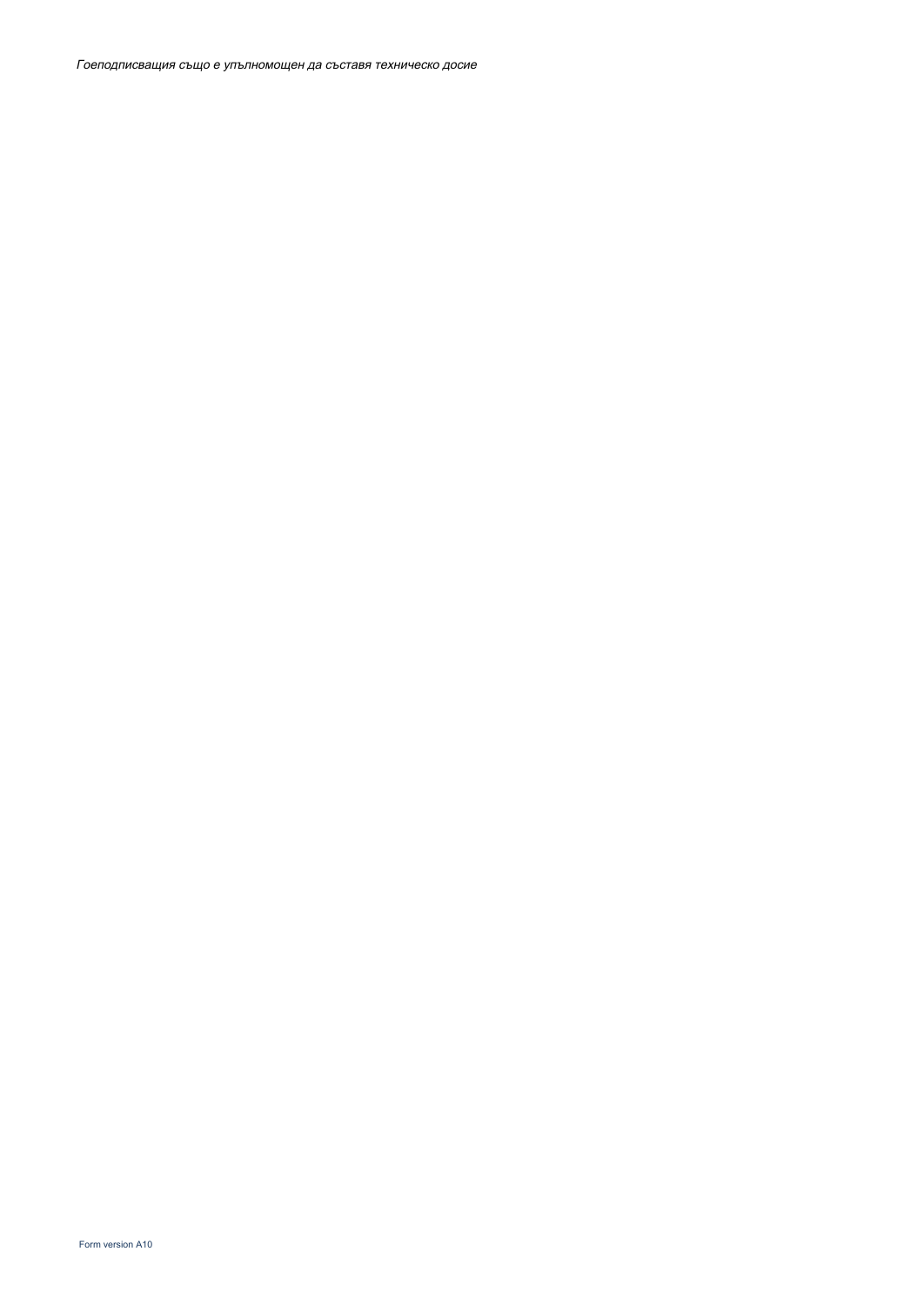

# ORIGINAL EU/EC DECLARATION OF CONFORMITY ORIGINÁLNÍ EU/ES PROHLÁŠENÍ O SHODĚ

18/033 R4

We, SIMU, Zone Industrielle Les Giranaux 70100 ARC-LES-GRAY FRANCE, My,

declare under our sole responsibility that the SIMU branded product: prohlašujeme na svou výlučnou odpovědnost, že výrobek značky SIMU

# SIMUBOX

### SIMUBOX xxx/yy zz :

- SIMUBOX 200/12 ; SIMUBOX 250/08 ; SIMUBOX 80/25 ; SIMUBOX 300/12
- SIMUBOX 220/12 EI ; SIMUBOX 300/12 EI ; SIMUBOX 430/08 EI ; SIMUBOX 120/25 EI

## SIMUBOX 220/12 ; SIMUBOX 430/08 ; SIMUBOX 120/25 (Three phases versions) are intented to be used with control box SIMUDRIVE SD350

#### Motorisation for industrial or commercial closure

Pohon pro průmyslová nebo komerční vrata

Serial number from xxx20336000000 Sériové číslo od

when used as intended, according to its instructions, complies with the essential requirements of the following directives: pokud je používán v souladu s účelem použití a s návodem, splňuje základní požadavky těchto směrnic

#### Machinery directive (MD) 2006/42/EC

Směrnice o strojních zařízeních 2006/42/EC

#### Electromagnetic compatibility directive (EMCD) 2014/30/EU

Směrnice o elektromagnetické kompatibilitě 2014/30/EU

#### Restriction of the use of certain Hazardous Substances directive (RoHS) 2011/65/EU+2015/863+2017/2102

Směrnice o omezení používání některých nebezpečných látek v elektrických a elektronických zařízeních 2011/65/EU+2015/863+2017/2102

The following standards were applied to assess the conformity: Pro posouzení shody byly použity následující normy

EN 60335‑1:2012 + A1:2019 + A11:2014 + A13:2017 + A14:2019 + A2:2019 ; EN 60335‑2‑103:2015

EN 61000‑6‑2:2005 ; EN 61000‑6‑3:2007 + A1:2011

ARC-LES-GRAY, 2020/12/22 Bruno STRAGLIATI Président de SIMU SAS



The above signatory is also authorised to compile the technical file Výše uvedená osoba je také osoba pověřená sestavením technické dokumentace

C F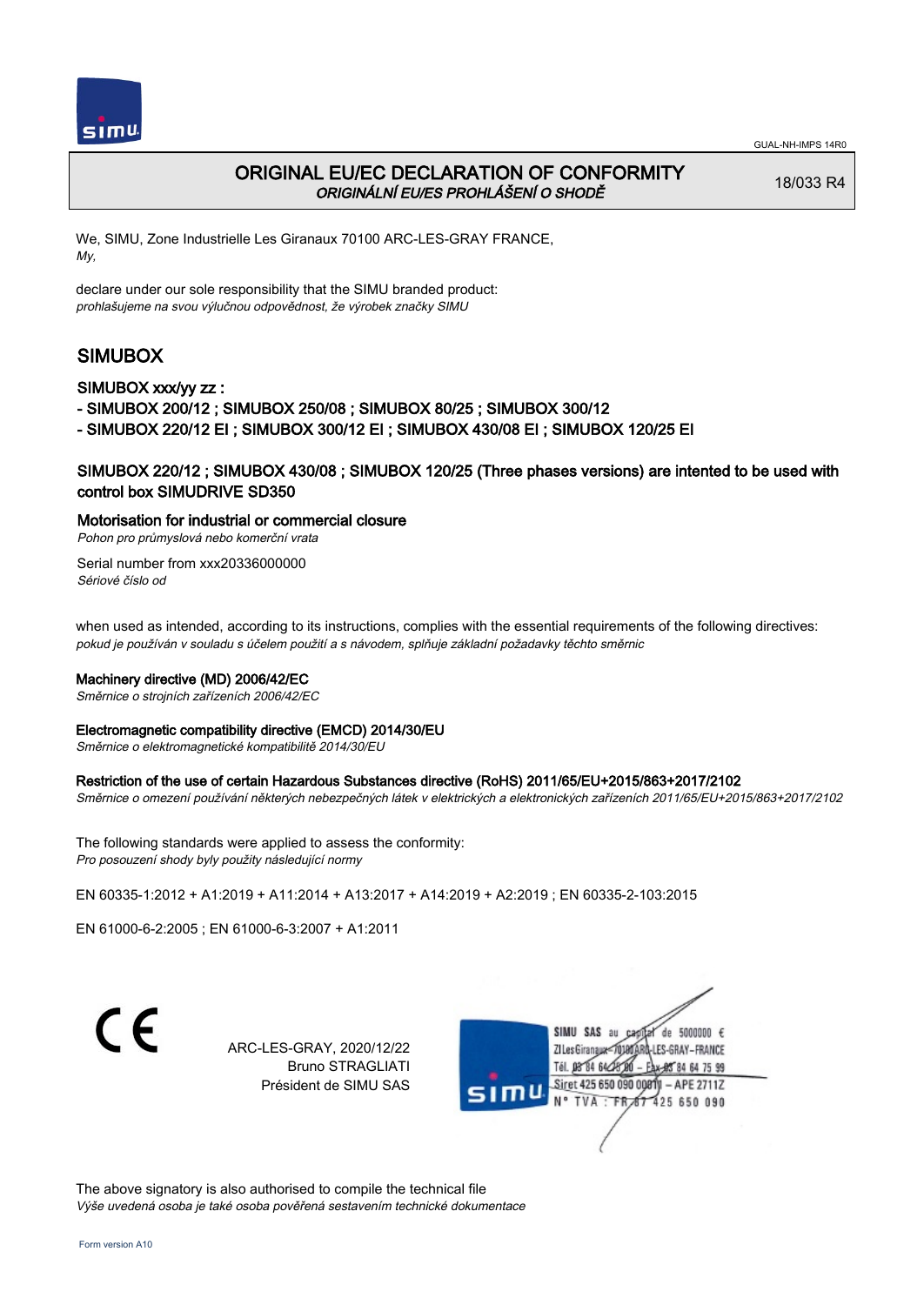



# ORIGINAL EU/EC DECLARATION OF CONFORMITY ORIGINAL EU/EF-OVERENSSTEMMELSESERKLÆRING

18/033 R4

We, SIMU, Zone Industrielle Les Giranaux 70100 ARC-LES-GRAY FRANCE, Vi,

declare under our sole responsibility that the SIMU branded product: erklærer som eneansvarlige, at SIMU mærkede produkter

# SIMUBOX

#### SIMUBOX xxx/yy zz :

- SIMUBOX 200/12 ; SIMUBOX 250/08 ; SIMUBOX 80/25 ; SIMUBOX 300/12

- SIMUBOX 220/12 EI ; SIMUBOX 300/12 EI ; SIMUBOX 430/08 EI ; SIMUBOX 120/25 EI

## SIMUBOX 220/12 ; SIMUBOX 430/08 ; SIMUBOX 120/25 (Three phases versions) are intented to be used with control box SIMUDRIVE SD350

#### Motorisation for industrial or commercial closure

Motorisering til industriel eller kommerciel sikring

Serial number from xxx20336000000 serienummer fra

when used as intended, according to its instructions, complies with the essential requirements of the following directives: når det anvendes efter hensigten, efter dennes instrukser, overholder kravene i følgende direktiver

#### Machinery directive (MD) 2006/42/EC

Maskindirektivet 2006/42/EC

#### Electromagnetic compatibility directive (EMCD) 2014/30/EU

Elektromagnetisk kompatibilitet direktiv 2014/30/EU

#### Restriction of the use of certain Hazardous Substances directive (RoHS) 2011/65/EU+2015/863+2017/2102

RoHS direktiv 2011/65/EU+2015/863+2017/2102

The following standards were applied to assess the conformity: Referencestandarderne der følger blev anvendt til at vurdere overholdelsen

EN 60335‑1:2012 + A1:2019 + A11:2014 + A13:2017 + A14:2019 + A2:2019 ; EN 60335‑2‑103:2015

EN 61000‑6‑2:2005 ; EN 61000‑6‑3:2007 + A1:2011

 $\epsilon$ 

ARC-LES-GRAY, 2020/12/22 Bruno STRAGLIATI Président de SIMU SAS



The above signatory is also authorised to compile the technical file Personen nævnt ovenfor er også godkendt til at udarbejde det tekniske dossier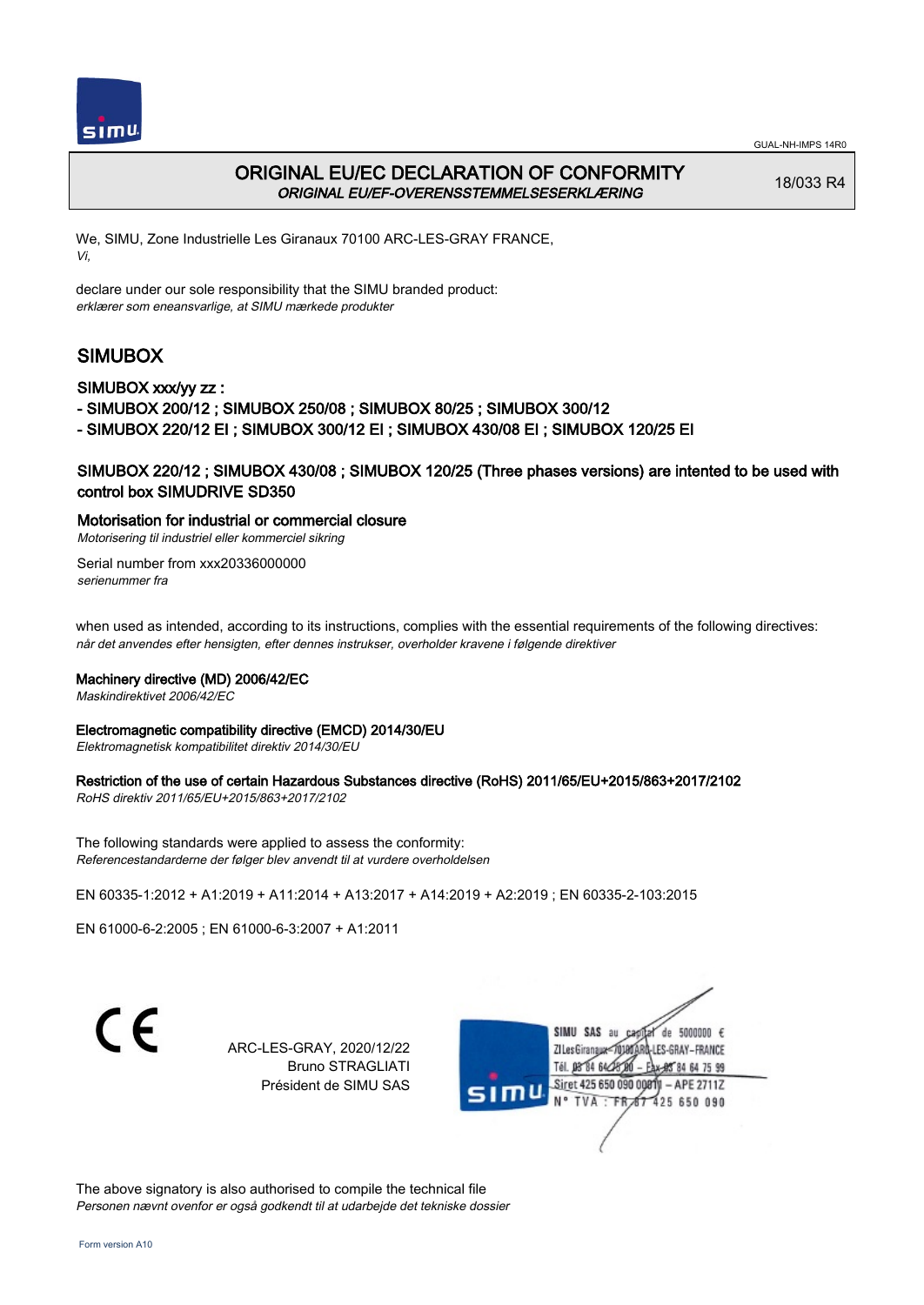

# ORIGINAL EU/EC DECLARATION OF CONFORMITY EL/EK VASTAVUSDEKLARATSIOON

18/033 R4

We, SIMU, Zone Industrielle Les Giranaux 70100 ARC-LES-GRAY FRANCE, Meie,

declare under our sole responsibility that the SIMU branded product: kinnitame kogu vastutusega, et SIMU kaubamärgiga tooted

# SIMUBOX

### SIMUBOX xxx/yy zz :

- SIMUBOX 200/12 ; SIMUBOX 250/08 ; SIMUBOX 80/25 ; SIMUBOX 300/12
- SIMUBOX 220/12 EI ; SIMUBOX 300/12 EI ; SIMUBOX 430/08 EI ; SIMUBOX 120/25 EI

## SIMUBOX 220/12 ; SIMUBOX 430/08 ; SIMUBOX 120/25 (Three phases versions) are intented to be used with control box SIMUDRIVE SD350

#### Motorisation for industrial or commercial closure

Tööstuslike ja kaubanduslike uste motoriseering

Serial number from xxx20336000000 Seerianumber alates

when used as intended, according to its instructions, complies with the essential requirements of the following directives: kui kasutatakse eesmärgipäraselt ja juhiste kohaselt, vastavad käesoleva direktiivi põhinõuetele

#### Machinery directive (MD) 2006/42/EC

Masinate direktiiv 2006/42/EC

#### Electromagnetic compatibility directive (EMCD) 2014/30/EU

Elektromagnetilise ühilduvuse direktiiv 2014/30/EU

#### Restriction of the use of certain Hazardous Substances directive (RoHS) 2011/65/EU+2015/863+2017/2102

RoHs direktiiv ohtlike ainete kasutamise piirangute kohta elektri- ja elektroonikaseadmetes 2011/65/EU+2015/863+2017/2102

The following standards were applied to assess the conformity: Vastavusdeklaratsiooni hindamiseks kasutatakse järgmisi standardeid

EN 60335‑1:2012 + A1:2019 + A11:2014 + A13:2017 + A14:2019 + A2:2019 ; EN 60335‑2‑103:2015

EN 61000‑6‑2:2005 ; EN 61000‑6‑3:2007 + A1:2011

C F

ARC-LES-GRAY, 2020/12/22 Bruno STRAGLIATI Président de SIMU SAS



The above signatory is also authorised to compile the technical file Eelpool nimetatud isik on volitatud koostama tehnilist dokumentatsiooni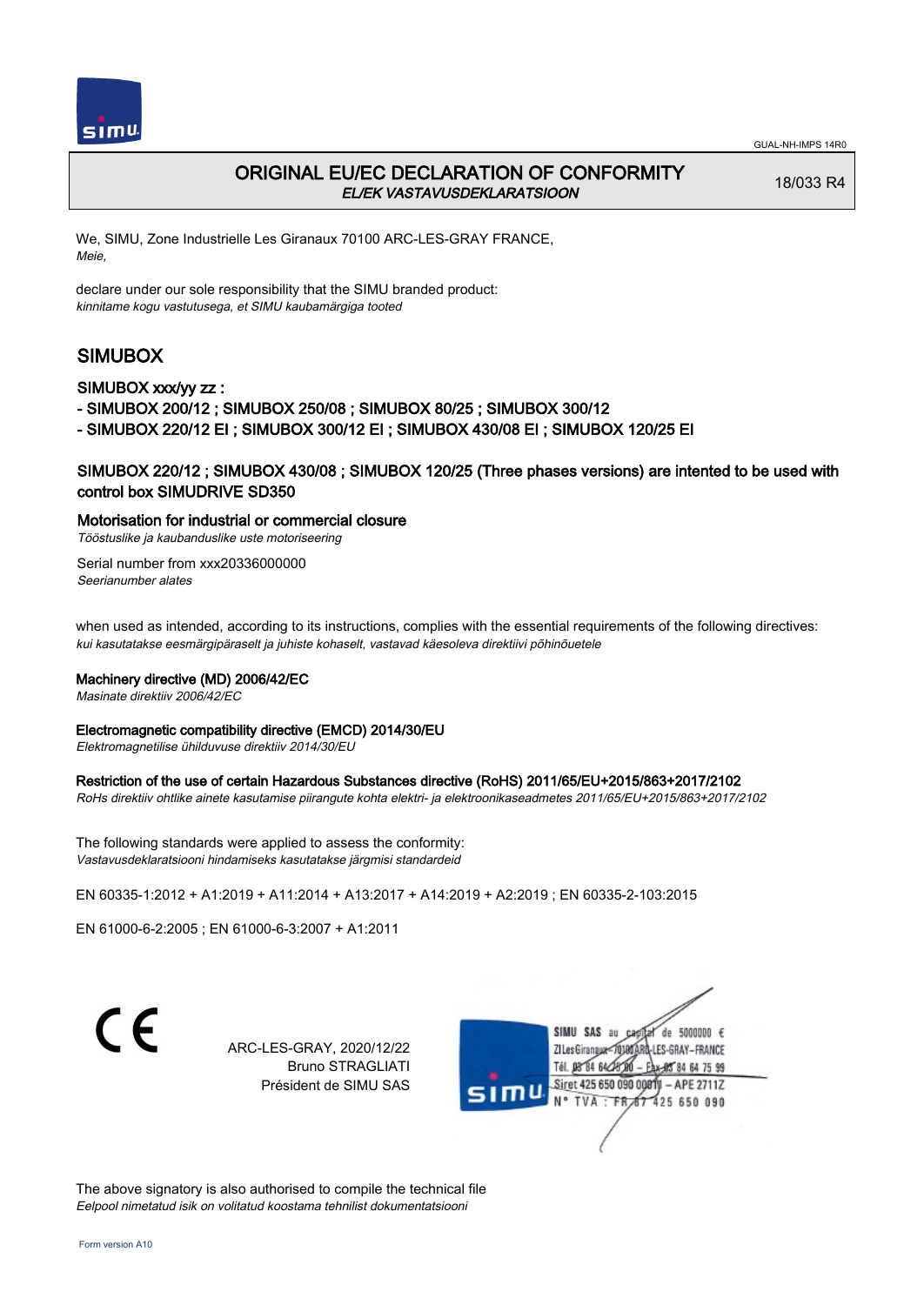



# ORIGINAL EU/EC DECLARATION OF CONFORMITY ALKUPERÄISET EU/EY-VAATIMUSTENMUKAISUUSVAKUUTUS

18/033 R4

We, SIMU, Zone Industrielle Les Giranaux 70100 ARC-LES-GRAY FRANCE, Me,

declare under our sole responsibility that the SIMU branded product: vakuutamme omalla vastuullamme, että SIMU merkkituote

# SIMUBOX

#### SIMUBOX xxx/yy zz :

- SIMUBOX 200/12 ; SIMUBOX 250/08 ; SIMUBOX 80/25 ; SIMUBOX 300/12

- SIMUBOX 220/12 EI ; SIMUBOX 300/12 EI ; SIMUBOX 430/08 EI ; SIMUBOX 120/25 EI

## SIMUBOX 220/12 ; SIMUBOX 430/08 ; SIMUBOX 120/25 (Three phases versions) are intented to be used with control box SIMUDRIVE SD350

#### Motorisation for industrial or commercial closure

Rullautuvien murtosuojien motorisointi

Serial number from xxx20336000000 sarianumerot

when used as intended, according to its instructions, complies with the essential requirements of the following directives: kun käytettynä oikein ja sen ohjeiden mukaan, noudattaa seuraavien direktiivien olennaisia vaatimuksia

#### Machinery directive (MD) 2006/42/EC

Konedirektiivin 2006/42/EC

#### Electromagnetic compatibility directive (EMCD) 2014/30/EU

Sähkömagneettinen yhteensopivuus direktiivin 2014/30/EU

## Restriction of the use of certain Hazardous Substances directive (RoHS) 2011/65/EU+2015/863+2017/2102

RoHS direktiivin 2011/65/EU+2015/863+2017/2102

The following standards were applied to assess the conformity: Seuraavia viitestandardeja sovellettiin vaatimustenmukaisuusvakuutusta arvioitaessa

EN 60335‑1:2012 + A1:2019 + A11:2014 + A13:2017 + A14:2019 + A2:2019 ; EN 60335‑2‑103:2015

EN 61000‑6‑2:2005 ; EN 61000‑6‑3:2007 + A1:2011

 $\epsilon$ 

ARC-LES-GRAY, 2020/12/22 Bruno STRAGLIATI Président de SIMU SAS



The above signatory is also authorised to compile the technical file Yllä allekirjoittaja on myös valtuutettu kokoamaan teknisten tiedostojen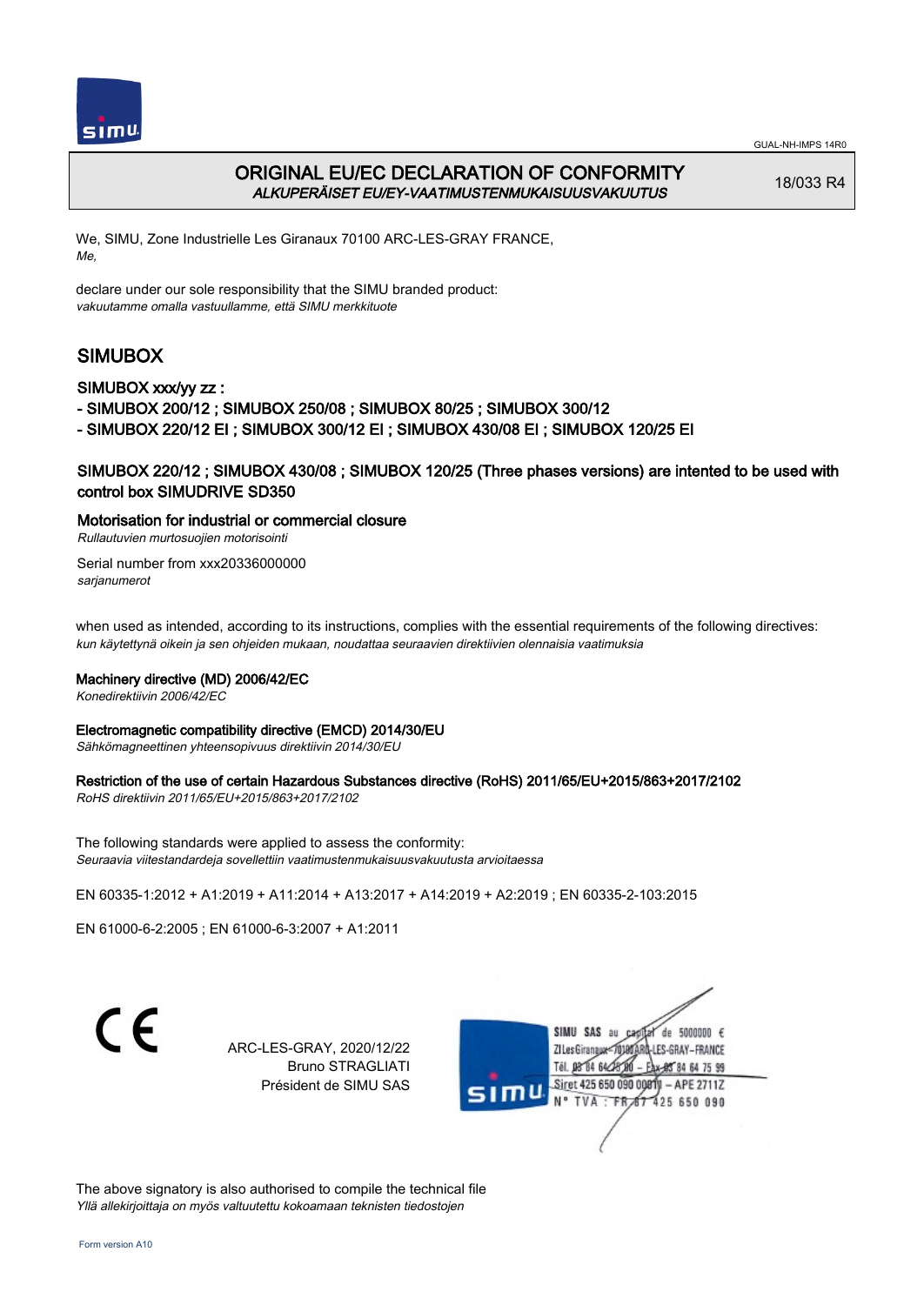



# ORIGINAL EU/EC DECLARATION OF CONFORMITY ΠΡΩΤΟΤΥΠΟ ΔΗΛΩΣΗ ΣΥΜΜΟΡΦΩΣΗΣ ΕΕ/EK

18/033 R4

We, SIMU, Zone Industrielle Les Giranaux 70100 ARC-LES-GRAY FRANCE, εμείς,

declare under our sole responsibility that the SIMU branded product: Δηλώνουμε αναλαμβάνοντας την αποκλειστική ευθύνη ότι το επώνυμο προϊόν SIMU

# SIMUBOX

#### SIMUBOX xxx/yy zz :

- SIMUBOX 200/12 ; SIMUBOX 250/08 ; SIMUBOX 80/25 ; SIMUBOX 300/12

- SIMUBOX 220/12 EI ; SIMUBOX 300/12 EI ; SIMUBOX 430/08 EI ; SIMUBOX 120/25 EI

### SIMUBOX 220/12 ; SIMUBOX 430/08 ; SIMUBOX 120/25 (Three phases versions) are intented to be used with control box SIMUDRIVE SD350

#### Motorisation for industrial or commercial closure

Μηχανοκίνηση για βιομηχανικά ή εμπορικά κλεισίματα

Serial number from xxx20336000000 σειριακό αριθμό από

when used as intended, according to its instructions, complies with the essential requirements of the following directives: όταν χρησιμοποιείται όπως έχει προβλεφθεί, σύμφωνα με τις οδηγίες του, συμφωνεί με τις βασικές απαιτήσεις των ακόλουθων οδηγιών

#### Machinery directive (MD) 2006/42/EC

Οδηγία περι μηχανικού εξοπλισμού 2006/42/EC

#### Electromagnetic compatibility directive (EMCD) 2014/30/EU

Οδηγία ηλεκτρομαγνητικής συμβατότητας 2014/30/EU

#### Restriction of the use of certain Hazardous Substances directive (RoHS) 2011/65/EU+2015/863+2017/2102

Οδηγίας RoHS 2011/65/EU+2015/863+2017/2102

The following standards were applied to assess the conformity: Τα πρότυπα αναφοράς που ακολουθούν εφαρμόστηκαν με σκοπό την αξιολόγηση της συμμόρφωσης

EN 60335‑1:2012 + A1:2019 + A11:2014 + A13:2017 + A14:2019 + A2:2019 ; EN 60335‑2‑103:2015

EN 61000‑6‑2:2005 ; EN 61000‑6‑3:2007 + A1:2011

C E

ARC-LES-GRAY, 2020/12/22 Bruno STRAGLIATI Président de SIMU SAS



The above signatory is also authorised to compile the technical file Το πρόσωπο που αναφέρεται παραπάνω είναι επίσης εξουσιοδοτημένο να καταρτίσει τον τεχνικό φάκελο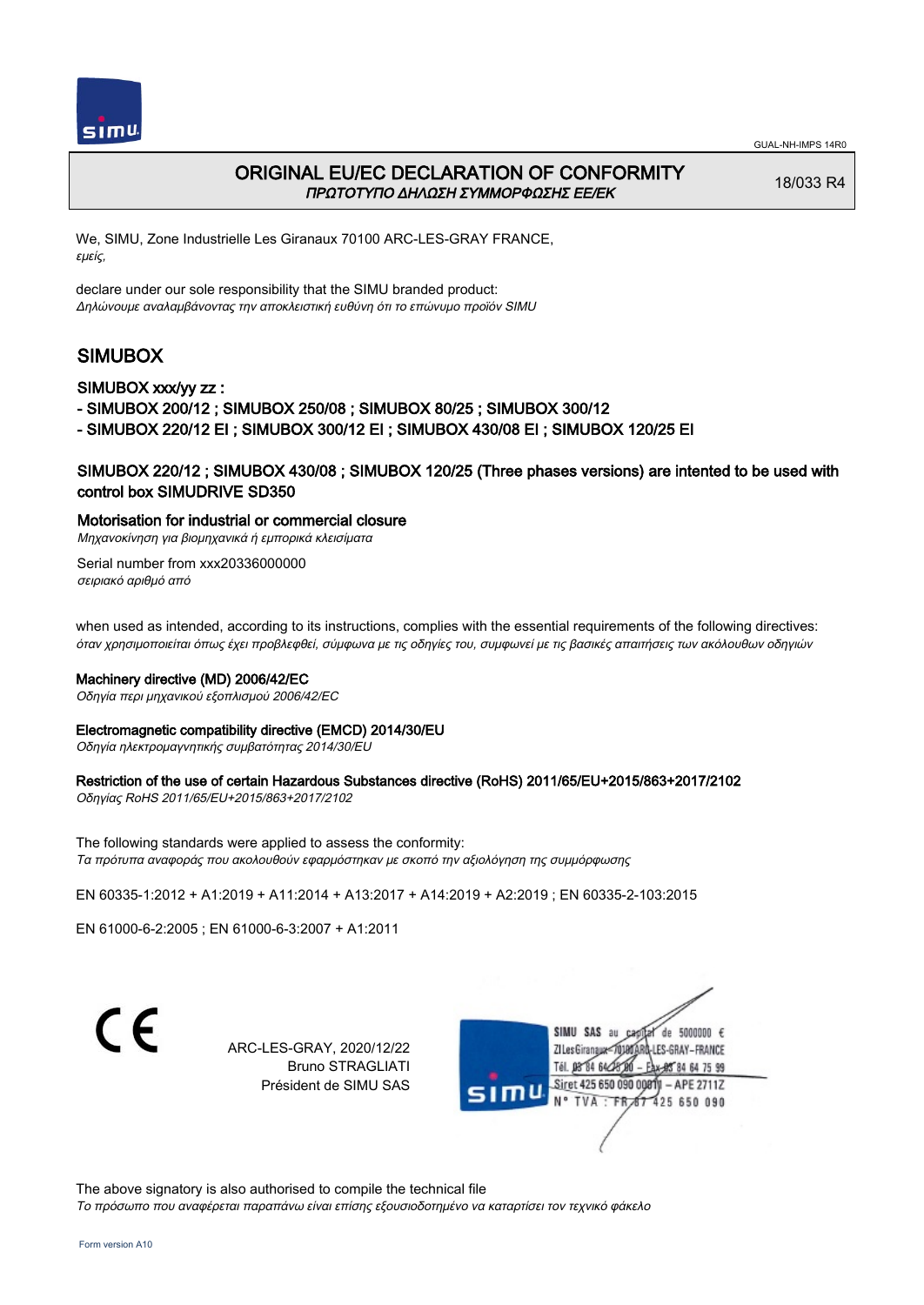



# ORIGINAL EU/EC DECLARATION OF CONFORMITY ORGINALNA EU/EC DEKLARACIJA O USKLAĐENOSTI

18/033 R4

We, SIMU, Zone Industrielle Les Giranaux 70100 ARC-LES-GRAY FRANCE, Mi,

declare under our sole responsibility that the SIMU branded product: izjavljujemo pod punom odgovornošču da je proizvod marke SIMU

# SIMUBOX

### SIMUBOX xxx/yy zz :

- SIMUBOX 200/12 ; SIMUBOX 250/08 ; SIMUBOX 80/25 ; SIMUBOX 300/12

- SIMUBOX 220/12 EI ; SIMUBOX 300/12 EI ; SIMUBOX 430/08 EI ; SIMUBOX 120/25 EI

### SIMUBOX 220/12 ; SIMUBOX 430/08 ; SIMUBOX 120/25 (Three phases versions) are intented to be used with control box SIMUDRIVE SD350

Motorisation for industrial or commercial closure

Motorizacija industrijskih vrata

Serial number from xxx20336000000 Serijski broj iz

when used as intended, according to its instructions, complies with the essential requirements of the following directives: ako se upotrebljava prema namjeni, prema važećim uputama, usklađen sa prijeko potrebnim zahtijevima slijedećih direktiva

#### Machinery directive (MD) 2006/42/EC

Direktiva o strojevima 2006/42/EC

#### Electromagnetic compatibility directive (EMCD) 2014/30/EU

Direktiva o elektromagnetskoj usklađenosti 2014/30/EU

#### Restriction of the use of certain Hazardous Substances directive (RoHS) 2011/65/EU+2015/863+2017/2102

Direktiva RoHS 2011/65/EU+2015/863+2017/2102

The following standards were applied to assess the conformity: Slijedeće reference standarda se primjenjuju da se odredi usklađenost

EN 60335‑1:2012 + A1:2019 + A11:2014 + A13:2017 + A14:2019 + A2:2019 ; EN 60335‑2‑103:2015

EN 61000‑6‑2:2005 ; EN 61000‑6‑3:2007 + A1:2011

ARC-LES-GRAY, 2020/12/22 Bruno STRAGLIATI Président de SIMU SAS



The above signatory is also authorised to compile the technical file Gore navedeni potpisnik također je ovlašten za sastavljanje tehničkog dokumenta

C F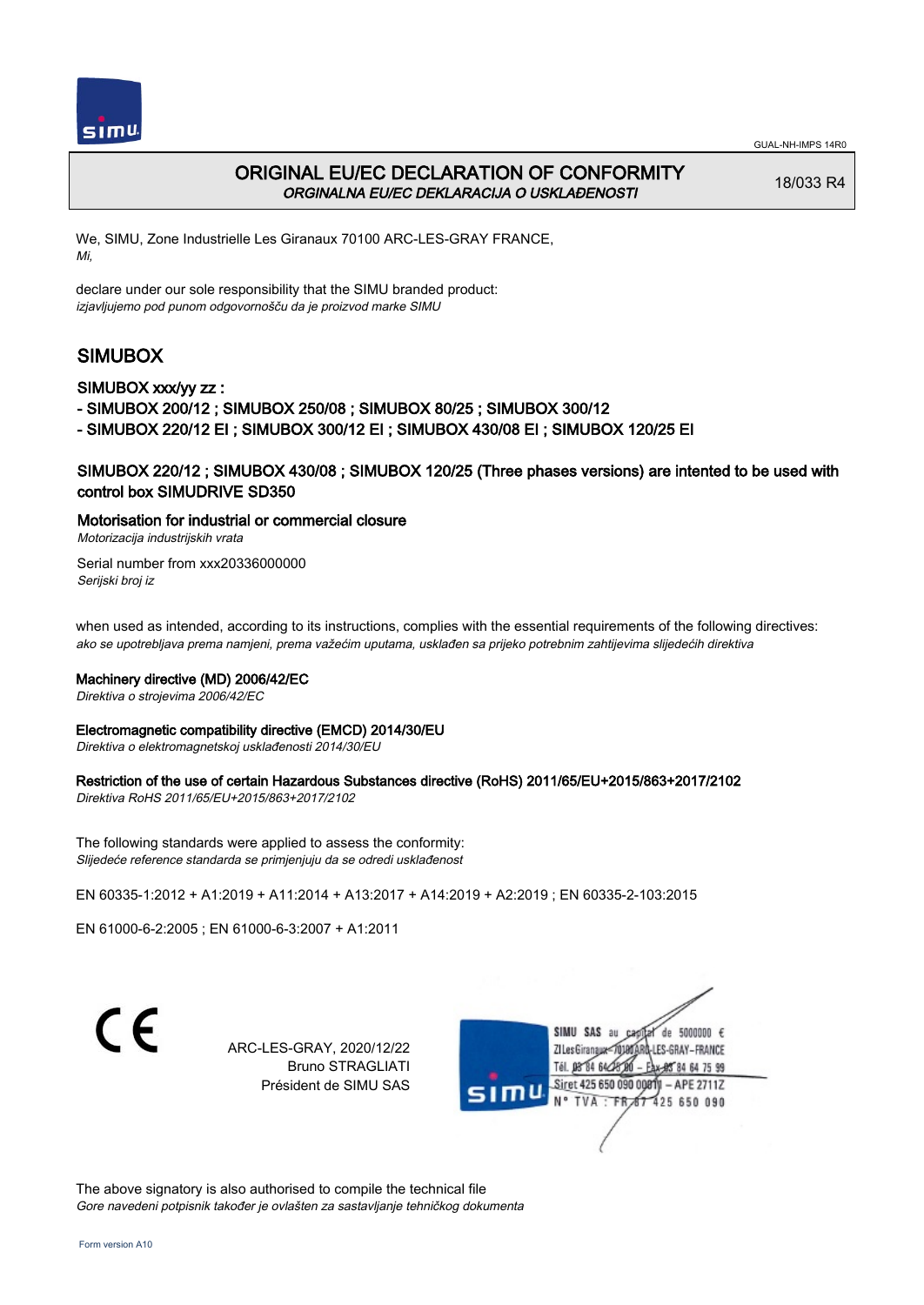

# ORIGINAL EU/EC DECLARATION OF CONFORMITY Eredeti EU/CE Megfelelőségi Nyilatkozat

18/033 R4

We, SIMU, Zone Industrielle Les Giranaux 70100 ARC-LES-GRAY FRANCE, Alulírott,

declare under our sole responsibility that the SIMU branded product: felelősségünk teljes tudatában kijelentjük, hogy a szóban forgó SIMU termék

# SIMUBOX

SIMUBOX xxx/yy zz :

- SIMUBOX 200/12 ; SIMUBOX 250/08 ; SIMUBOX 80/25 ; SIMUBOX 300/12

- SIMUBOX 220/12 EI ; SIMUBOX 300/12 EI ; SIMUBOX 430/08 EI ; SIMUBOX 120/25 EI

## SIMUBOX 220/12 ; SIMUBOX 430/08 ; SIMUBOX 120/25 (Three phases versions) are intented to be used with control box SIMUDRIVE SD350

Motorisation for industrial or commercial closure

Ipari vagy lakossági bejáratok motorizálása

Serial number from xxx20336000000 Sorozatszámtól

when used as intended, according to its instructions, complies with the essential requirements of the following directives: megfelel, az alábbi irányelvekben megfogalmazott alapvető követelményeknek

#### Machinery directive (MD) 2006/42/EC

Gépekre vonatkozó irányelv 2006/42/EC

#### Electromagnetic compatibility directive (EMCD) 2014/30/EU

Elektromágneses megfelelőségi irányelv 2014/30/EU

#### Restriction of the use of certain Hazardous Substances directive (RoHS) 2011/65/EU+2015/863+2017/2102

RoHS irányelv 2011/65/EU+2015/863+2017/2102

The following standards were applied to assess the conformity: A megfelelőség biztosításának érdekében az alábbi szabványok kerültek alkalmazásra

EN 60335‑1:2012 + A1:2019 + A11:2014 + A13:2017 + A14:2019 + A2:2019 ; EN 60335‑2‑103:2015

EN 61000‑6‑2:2005 ; EN 61000‑6‑3:2007 + A1:2011

C F

ARC-LES-GRAY, 2020/12/22 Bruno STRAGLIATI Président de SIMU SAS



The above signatory is also authorised to compile the technical file A fent említett aláíró is jogosult a műszaki dokumentáció összeállítására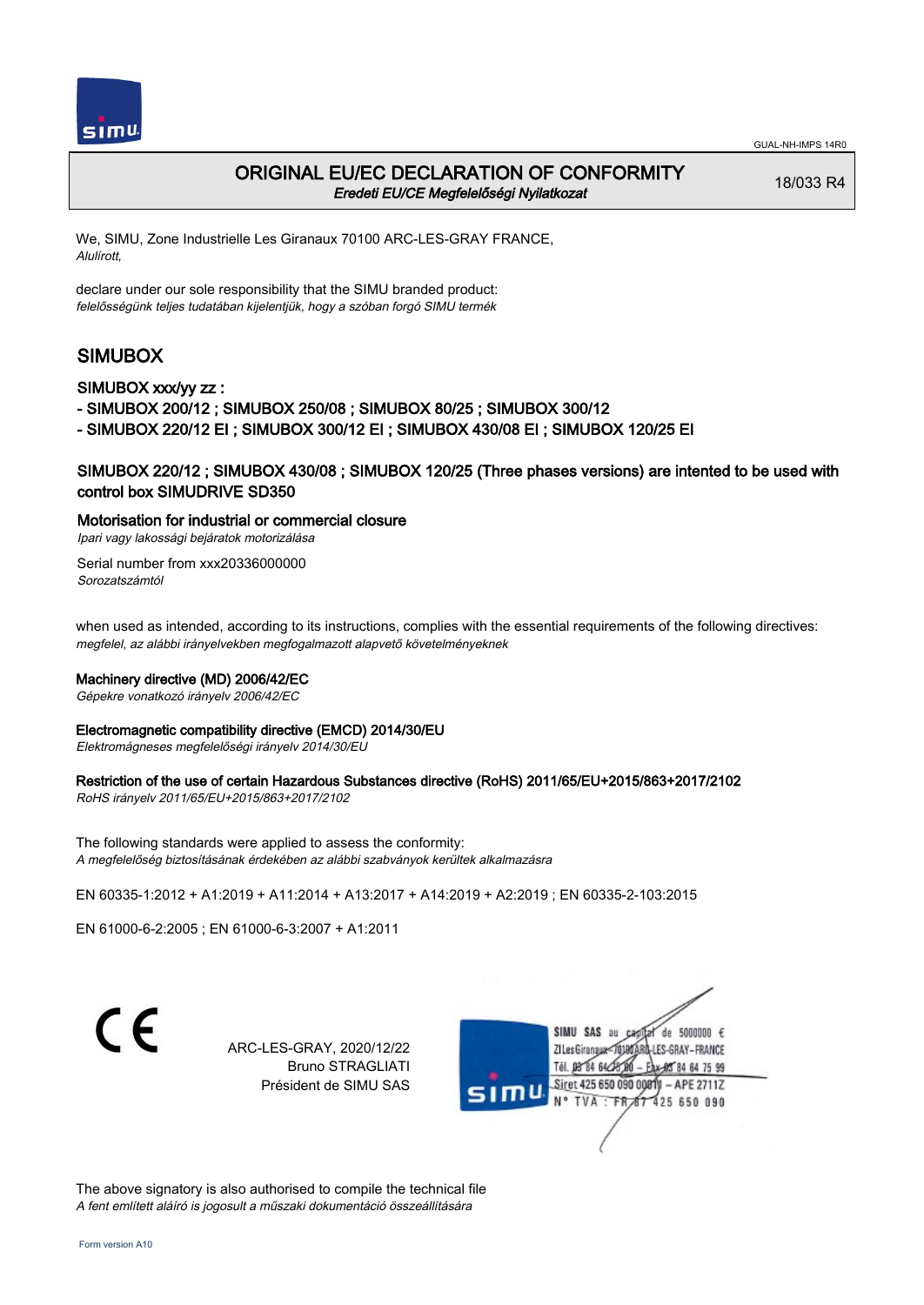



## ORIGINAL EU/EC DECLARATION OF CONFORMITY ORIGINALI ES/EB ATITIKTIES DEKLARACIJA

18/033 R4

We, SIMU, Zone Industrielle Les Giranaux 70100 ARC-LES-GRAY FRANCE, Mes,

declare under our sole responsibility that the SIMU branded product: atsakingai deklaruojame, kad SIMU kompanijos produktas

# SIMUBOX

#### SIMUBOX xxx/yy zz :

- SIMUBOX 200/12 ; SIMUBOX 250/08 ; SIMUBOX 80/25 ; SIMUBOX 300/12
- SIMUBOX 220/12 EI ; SIMUBOX 300/12 EI ; SIMUBOX 430/08 EI ; SIMUBOX 120/25 EI

### SIMUBOX 220/12 ; SIMUBOX 430/08 ; SIMUBOX 120/25 (Three phases versions) are intented to be used with control box SIMUDRIVE SD350

#### Motorisation for industrial or commercial closure

Pramoninių ir komercinių uždangų automatizavimas

Serial number from xxx20336000000 Serijos numeris nuo

when used as intended, according to its instructions, complies with the essential requirements of the following directives: naudojamas pagal paskirtį, pagal gamintojo instrukcijas, atitinka esminius šių Direktyvų reikalavimus

#### Machinery directive (MD) 2006/42/EC

Mašinų direktyva 2006/42/EC

#### Electromagnetic compatibility directive (EMCD) 2014/30/EU

Elektromagnetinio suderinamumo direktyva 2014/30/EU

#### Restriction of the use of certain Hazardous Substances directive (RoHS) 2011/65/EU+2015/863+2017/2102

PMNA (RoHS) direktyva 2011/65/EU+2015/863+2017/2102

The following standards were applied to assess the conformity: Įverinti deklaruojamą atitiktį buvo taikomi toliau nurodyti standartai

EN 60335‑1:2012 + A1:2019 + A11:2014 + A13:2017 + A14:2019 + A2:2019 ; EN 60335‑2‑103:2015

EN 61000‑6‑2:2005 ; EN 61000‑6‑3:2007 + A1:2011

ARC-LES-GRAY, 2020/12/22 Bruno STRAGLIATI Président de SIMU SAS



The above signatory is also authorised to compile the technical file Asmuo, pasirašęs šią deklaraciją, taip pat turi įgaliojimą sudaryti techninę bylą

C F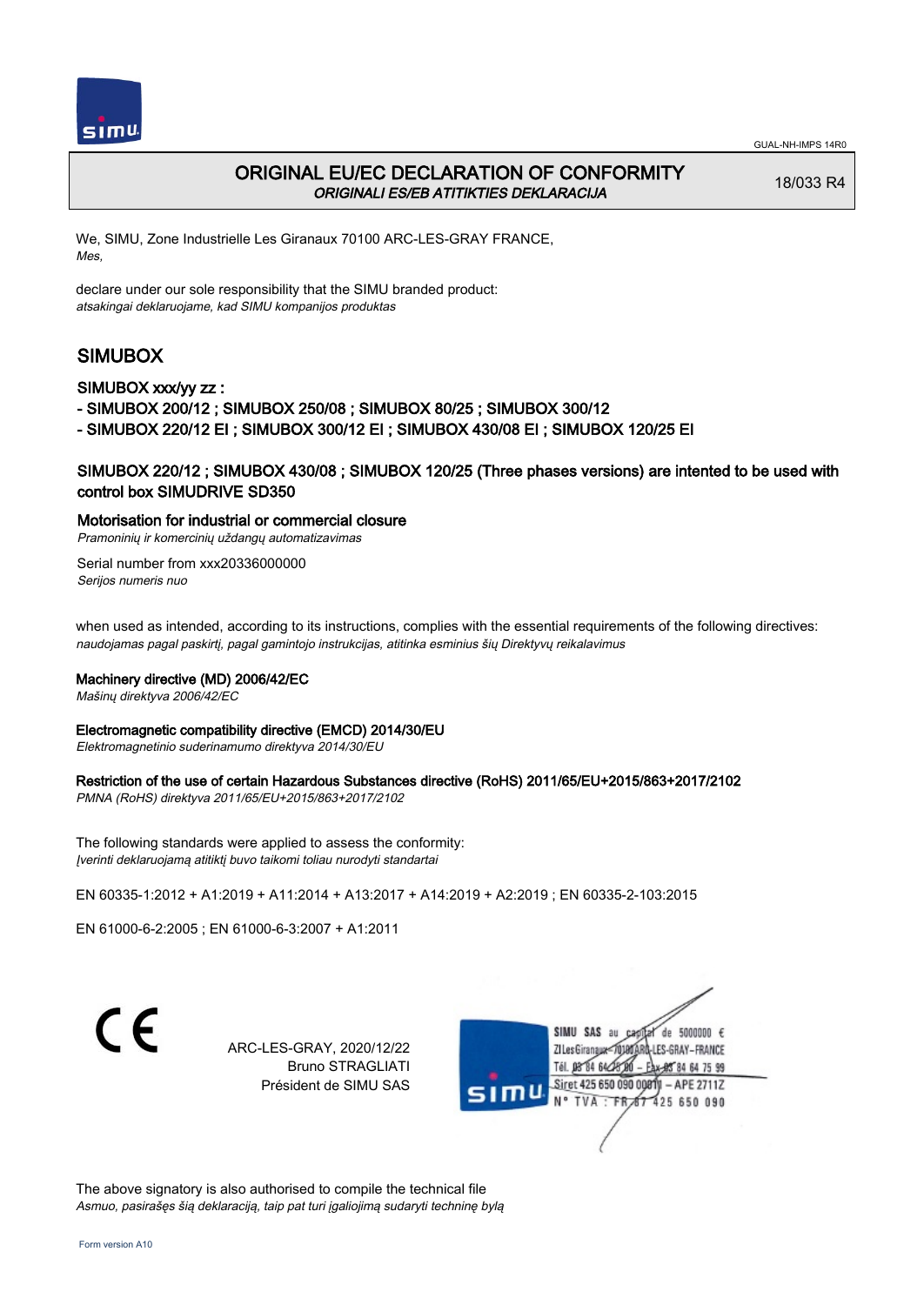



## ORIGINAL EU/EC DECLARATION OF CONFORMITY ES/EK ATBILSTĪBAS DEKLARĀCIJA

18/033 R4

We, SIMU, Zone Industrielle Les Giranaux 70100 ARC-LES-GRAY FRANCE, Mēs,

declare under our sole responsibility that the SIMU branded product: ar pilnu atbildību, apliecinām, ka SIMU zīmola produkti,

# SIMUBOX

### SIMUBOX xxx/yy zz :

- SIMUBOX 200/12 ; SIMUBOX 250/08 ; SIMUBOX 80/25 ; SIMUBOX 300/12

- SIMUBOX 220/12 EI ; SIMUBOX 300/12 EI ; SIMUBOX 430/08 EI ; SIMUBOX 120/25 EI

## SIMUBOX 220/12 ; SIMUBOX 430/08 ; SIMUBOX 120/25 (Three phases versions) are intented to be used with control box SIMUDRIVE SD350

### Motorisation for industrial or commercial closure

Industriālo vai komercēku vārtu motorizēšana

Serial number from xxx20336000000 sērijas numurs no

when used as intended, according to its instructions, complies with the essential requirements of the following directives: ja tie tiek lietoti saskaņā ar norādījumiem, atbilst šo direktīvu pamatprasībām

#### Machinery directive (MD) 2006/42/EC

Mašīnu Direktīva 2006/42/EC

#### Electromagnetic compatibility directive (EMCD) 2014/30/EU

Elektromagnētiskās Savietojamības Direktīva 2014/30/EU

#### Restriction of the use of certain Hazardous Substances directive (RoHS) 2011/65/EU+2015/863+2017/2102

RoHs Direktīva par dažādu bīstamu vielu izmantošanas ierobežošanu elektriskās un elektroniskās iekārtās 2011/65/EU+2015/863+2017/2102

The following standards were applied to assess the conformity: Atbilstības deklarācijas novērtēšanai tiek pielietoti sekojoši standarti

EN 60335‑1:2012 + A1:2019 + A11:2014 + A13:2017 + A14:2019 + A2:2019 ; EN 60335‑2‑103:2015

EN 61000‑6‑2:2005 ; EN 61000‑6‑3:2007 + A1:2011

ARC-LES-GRAY, 2020/12/22 Bruno STRAGLIATI Président de SIMU SAS



The above signatory is also authorised to compile the technical file Iepriekš minētā persona ir pilnvarota sastādīt tehnisko dokumentāciju

C E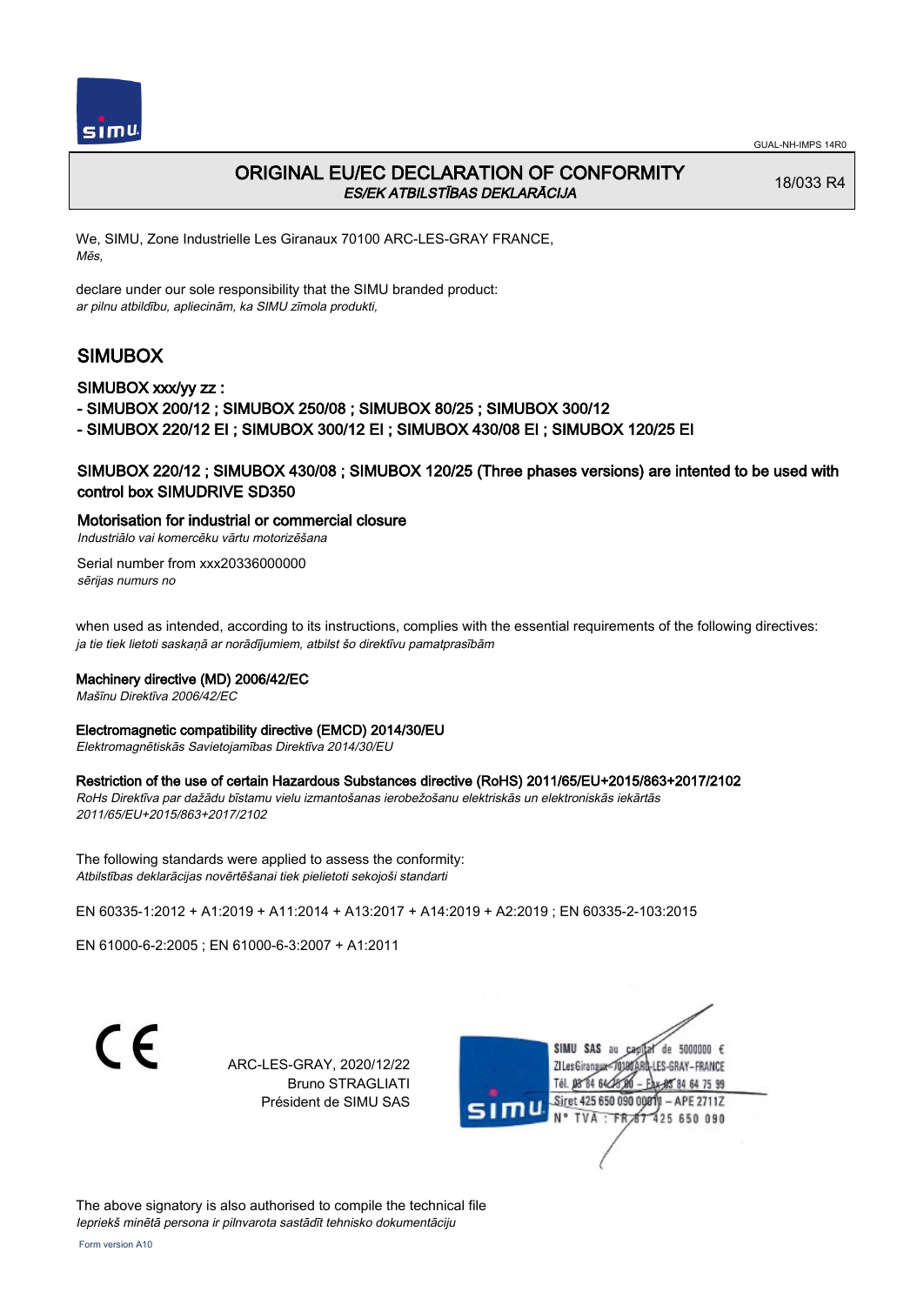



# ORIGINAL EU/EC DECLARATION OF CONFORMITY OORSPRONKELIJKE EU/EG-CONFORMITEITSVERKLARING

18/033 R4

We, SIMU, Zone Industrielle Les Giranaux 70100 ARC-LES-GRAY FRANCE, Wij,

declare under our sole responsibility that the SIMU branded product: verklaren op eigen verantwoordelijkheid dat het produkt van het SIMU

# SIMUBOX

### SIMUBOX xxx/yy zz :

- SIMUBOX 200/12 ; SIMUBOX 250/08 ; SIMUBOX 80/25 ; SIMUBOX 300/12
- SIMUBOX 220/12 EI ; SIMUBOX 300/12 EI ; SIMUBOX 430/08 EI ; SIMUBOX 120/25 EI

### SIMUBOX 220/12 ; SIMUBOX 430/08 ; SIMUBOX 120/25 (Three phases versions) are intented to be used with control box SIMUDRIVE SD350

#### Motorisation for industrial or commercial closure

Motorisatie voor industriële of commerciële afsluitingen

Serial number from xxx20336000000 Serienummer van

when used as intended, according to its instructions, complies with the essential requirements of the following directives: wanneer gebruikt voor de juiste toepassing voldoet aan de essentiële eisen van de volgende richtlijnen

#### Machinery directive (MD) 2006/42/EC

Machinerichtlijn 2006/42/EC

#### Electromagnetic compatibility directive (EMCD) 2014/30/EU

Richtlijn elektromagnetische compatibiliteit 2014/30/EU

#### Restriction of the use of certain Hazardous Substances directive (RoHS) 2011/65/EU+2015/863+2017/2102

RoHS Richtlijn 2011/65/EU+2015/863+2017/2102

The following standards were applied to assess the conformity: De volgende referentiestandaarden worden toegepast om de overeenstemming te evalueren

EN 60335‑1:2012 + A1:2019 + A11:2014 + A13:2017 + A14:2019 + A2:2019 ; EN 60335‑2‑103:2015

EN 61000‑6‑2:2005 ; EN 61000‑6‑3:2007 + A1:2011

C F

ARC-LES-GRAY, 2020/12/22 Bruno STRAGLIATI Président de SIMU SAS



The above signatory is also authorised to compile the technical file De bovengenoemde persoon is ook bevoegd om het technisch dossier samen te stellen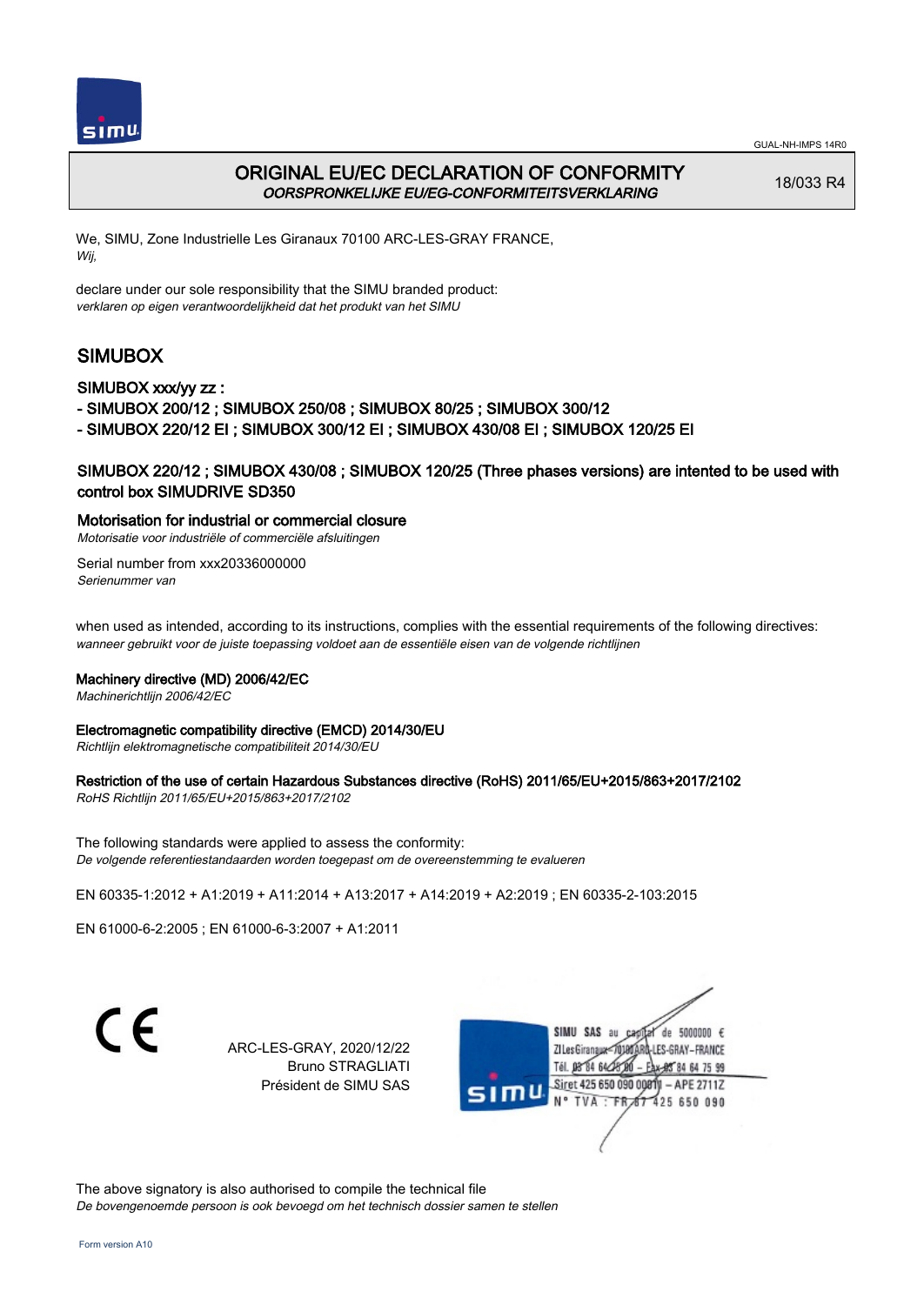

# ORIGINAL EU/EC DECLARATION OF CONFORMITY ORIGINAL EU / CE - ERKLÆRING

18/033 R4

We, SIMU, Zone Industrielle Les Giranaux 70100 ARC-LES-GRAY FRANCE, Vi,

declare under our sole responsibility that the SIMU branded product: erklærer under vårt eneansvar at SIMU merket produkt

# SIMUBOX

SIMUBOX xxx/yy zz :

- SIMUBOX 200/12 ; SIMUBOX 250/08 ; SIMUBOX 80/25 ; SIMUBOX 300/12

- SIMUBOX 220/12 EI ; SIMUBOX 300/12 EI ; SIMUBOX 430/08 EI ; SIMUBOX 120/25 EI

## SIMUBOX 220/12 ; SIMUBOX 430/08 ; SIMUBOX 120/25 (Three phases versions) are intented to be used with control box SIMUDRIVE SD350

#### Motorisation for industrial or commercial closure

Motorisering for industrielle eller kommersielle produkter

Serial number from xxx20336000000 Serienummer fra

when used as intended, according to its instructions, complies with the essential requirements of the following directives: når de brukes som forutsatt, i henhold til sin instruks, i samsvar med de grunnlegende kravene i følgende direktiver

#### Machinery directive (MD) 2006/42/EC

Maskindirektivet 2006/42/EC

## Electromagnetic compatibility directive (EMCD) 2014/30/EU

EMC-dirketivet 2014/30/EU

### Restriction of the use of certain Hazardous Substances directive (RoHS) 2011/65/EU+2015/863+2017/2102

RoHS-direktivet 2011/65/EU+2015/863+2017/2102

The following standards were applied to assess the conformity: Følgende referansestandarder ble brukt for å vurdere samsvar

EN 60335‑1:2012 + A1:2019 + A11:2014 + A13:2017 + A14:2019 + A2:2019 ; EN 60335‑2‑103:2015

EN 61000‑6‑2:2005 ; EN 61000‑6‑3:2007 + A1:2011

 $\epsilon$ 

ARC-LES-GRAY, 2020/12/22 Bruno STRAGLIATI Président de SIMU SAS



The above signatory is also authorised to compile the technical file Ovennevnte underskrevet fullmakt til å utarbeide den tekniske dokumentasjonen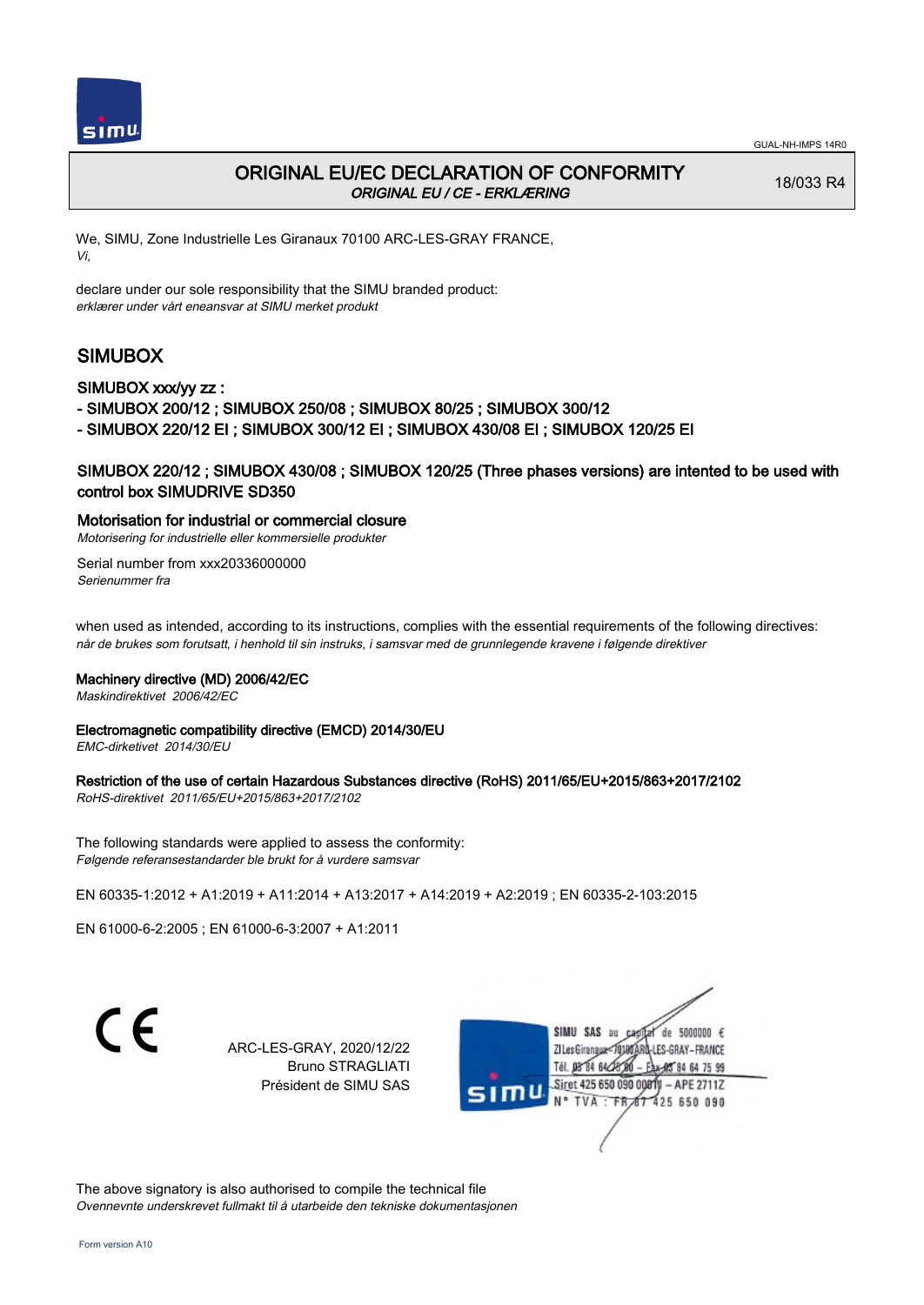



# ORIGINAL EU/EC DECLARATION OF CONFORMITY ORYGINALNA DEKLARACJA ZGODNOŚCI UE/WE

18/033 R4

We, SIMU, Zone Industrielle Les Giranaux 70100 ARC-LES-GRAY FRANCE, My,

declare under our sole responsibility that the SIMU branded product: deklarujemy z pełną odpowiedzialnością, że produkt oznaczony marką SIMU

# SIMUBOX

#### SIMUBOX xxx/yy zz :

- SIMUBOX 200/12 ; SIMUBOX 250/08 ; SIMUBOX 80/25 ; SIMUBOX 300/12
- SIMUBOX 220/12 EI ; SIMUBOX 300/12 EI ; SIMUBOX 430/08 EI ; SIMUBOX 120/25 EI

## SIMUBOX 220/12 ; SIMUBOX 430/08 ; SIMUBOX 120/25 (Three phases versions) are intented to be used with control box SIMUDRIVE SD350

## Motorisation for industrial or commercial closure

Wyposażenie w napęd zamknięcia przemysłowego lub handlowego

Serial number from xxx20336000000 z numerem seryjnym od

when used as intended, according to its instructions, complies with the essential requirements of the following directives: gdy jest używany zgodnie z przeznaczeniem i instrukcjami, spełnia podstawowe wymagania następujących Dyrektyw

#### Machinery directive (MD) 2006/42/EC

Dyrektywa maszynowa 2006/42/EC

#### Electromagnetic compatibility directive (EMCD) 2014/30/EU

Dyrektywa kompatybilności elektromagnetycznej 2014/30/EU

### Restriction of the use of certain Hazardous Substances directive (RoHS) 2011/65/EU+2015/863+2017/2102

Dyrektywa RoHS 2011/65/EU+2015/863+2017/2102

The following standards were applied to assess the conformity: Do oceny zgodności zostały zastosowane następujące normy

EN 60335‑1:2012 + A1:2019 + A11:2014 + A13:2017 + A14:2019 + A2:2019 ; EN 60335‑2‑103:2015

EN 61000‑6‑2:2005 ; EN 61000‑6‑3:2007 + A1:2011

ARC-LES-GRAY, 2020/12/22 Bruno STRAGLIATI Président de SIMU SAS



The above signatory is also authorised to compile the technical file Osoba wskazana powyżej jest również upoważniony do przygotowania dokumentacji technicznej

C F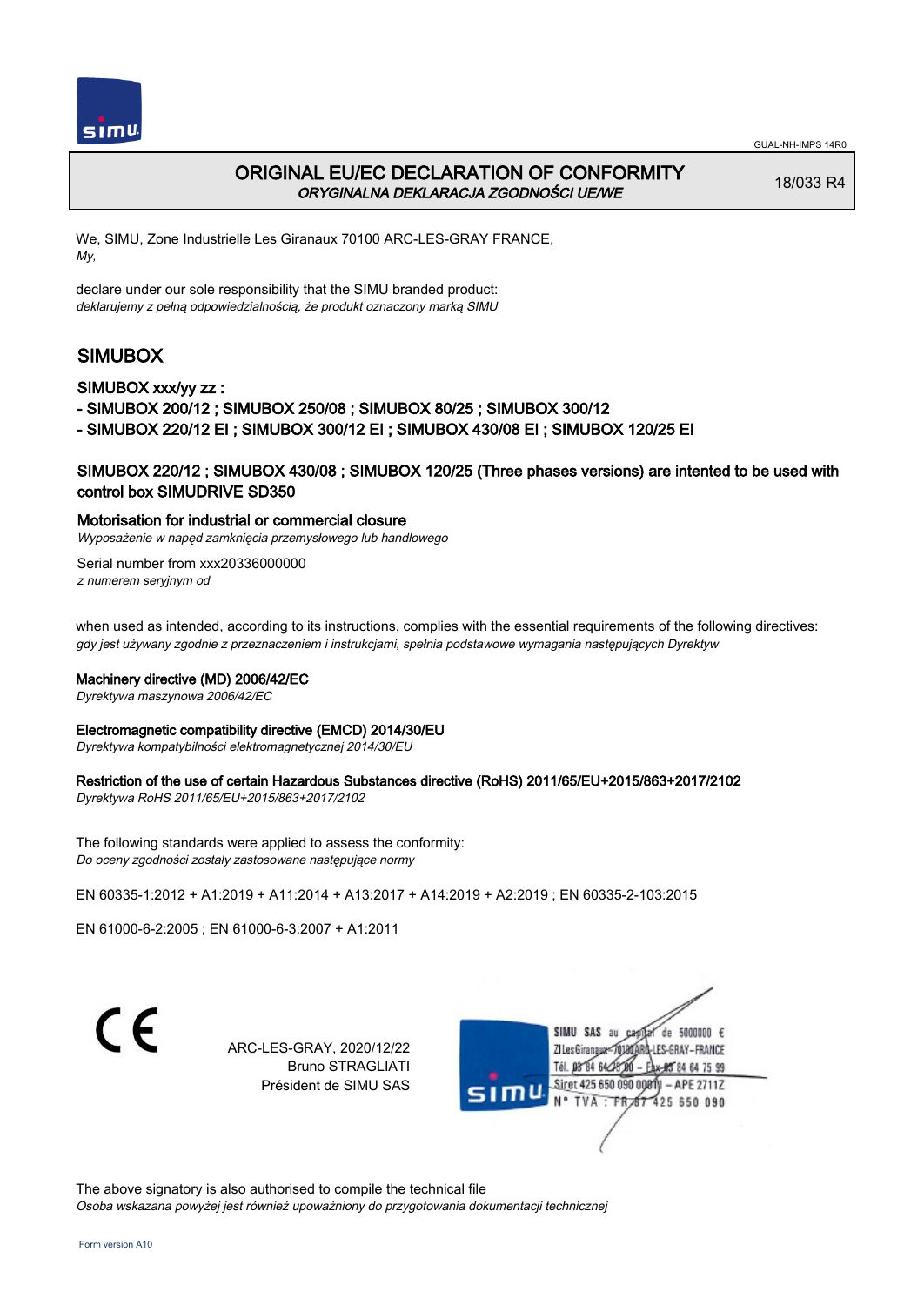



## ORIGINAL EU/EC DECLARATION OF CONFORMITY DECLARAÇÃO UE/CE DE CONFORMIDADE ORIGINAL

18/033 R4

We, SIMU, Zone Industrielle Les Giranaux 70100 ARC-LES-GRAY FRANCE, Nós,

declare under our sole responsibility that the SIMU branded product: declaramos sob nossa única responsabilidade que o dispositivo marca SIMU

# SIMUBOX

#### SIMUBOX xxx/yy zz :

- SIMUBOX 200/12 ; SIMUBOX 250/08 ; SIMUBOX 80/25 ; SIMUBOX 300/12
- SIMUBOX 220/12 EI ; SIMUBOX 300/12 EI ; SIMUBOX 430/08 EI ; SIMUBOX 120/25 EI

### SIMUBOX 220/12 ; SIMUBOX 430/08 ; SIMUBOX 120/25 (Three phases versions) are intented to be used with control box SIMUDRIVE SD350

#### Motorisation for industrial or commercial closure

Motorização para encerramento industrial ou comercial

Serial number from xxx20336000000 Número de série desde

when used as intended, according to its instructions, complies with the essential requirements of the following directives: Quando utilizado de acordo com sua a aplicação, segundo as suas instruções, cumpre os requisitos essenciais das seguintes diretivas

#### Machinery directive (MD) 2006/42/EC

Diretiva Máquinas 2006/42/EC

#### Electromagnetic compatibility directive (EMCD) 2014/30/EU

Diretiva compatibilidade electromagnética 2014/30/EU

#### Restriction of the use of certain Hazardous Substances directive (RoHS) 2011/65/EU+2015/863+2017/2102

Diretiva RoHS 2011/65/EU+2015/863+2017/2102

The following standards were applied to assess the conformity: As normas de referência apresentadas em seguida foram aplicadas para avaliar a conformidade

EN 60335‑1:2012 + A1:2019 + A11:2014 + A13:2017 + A14:2019 + A2:2019 ; EN 60335‑2‑103:2015

EN 61000‑6‑2:2005 ; EN 61000‑6‑3:2007 + A1:2011

C F

ARC-LES-GRAY, 2020/12/22 Bruno STRAGLIATI Président de SIMU SAS



The above signatory is also authorised to compile the technical file A pessoa nomeada acima também está autorizada a compilar o processo técnico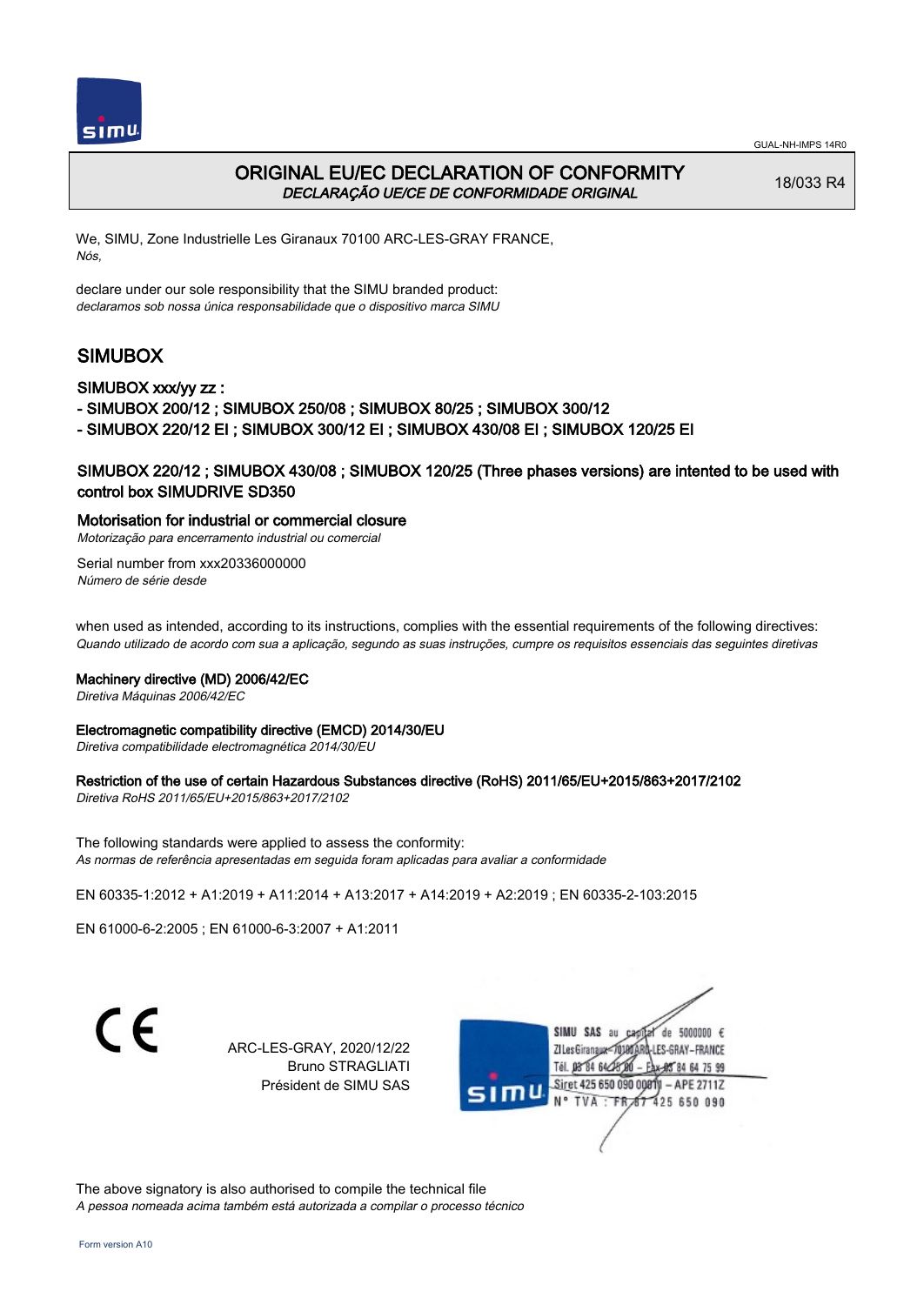



# ORIGINAL EU/EC DECLARATION OF CONFORMITY ORIGINAL EU/EC DECLARAIE DE CONFORMITATE

18/033 R4

We, SIMU, Zone Industrielle Les Giranaux 70100 ARC-LES-GRAY FRANCE, Noi,

declare under our sole responsibility that the SIMU branded product: declarăm pe propria răspundere că produsele marca SIMU

# SIMUBOX

### SIMUBOX xxx/yy zz :

- SIMUBOX 200/12 ; SIMUBOX 250/08 ; SIMUBOX 80/25 ; SIMUBOX 300/12

- SIMUBOX 220/12 EI ; SIMUBOX 300/12 EI ; SIMUBOX 430/08 EI ; SIMUBOX 120/25 EI

## SIMUBOX 220/12 ; SIMUBOX 430/08 ; SIMUBOX 120/25 (Three phases versions) are intented to be used with control box SIMUDRIVE SD350

#### Motorisation for industrial or commercial closure

Motorizare pentru închidere comercială sau industrială

Serial number from xxx20336000000 Numărul de serie din

when used as intended, according to its instructions, complies with the essential requirements of the following directives: utilizate conform destinaiei lor, aa cum este descris în manualul de utilizare, sunt în conformitate cu cerinele eseniale ale următoarelor directive

#### Machinery directive (MD) 2006/42/EC

Directiva privind echipamentele tehnice 2006/42/EC

#### Electromagnetic compatibility directive (EMCD) 2014/30/EU

Directiva privind compatibilitatea electromagnetică 2014/30/EU

#### Restriction of the use of certain Hazardous Substances directive (RoHS) 2011/65/EU+2015/863+2017/2102

Directiva RoHS 2011/65/EU+2015/863+2017/2102

The following standards were applied to assess the conformity: Următoarele standarde de referină au fost aplicate pentru respectarea conformităii

EN 60335‑1:2012 + A1:2019 + A11:2014 + A13:2017 + A14:2019 + A2:2019 ; EN 60335‑2‑103:2015

EN 61000‑6‑2:2005 ; EN 61000‑6‑3:2007 + A1:2011

C E

ARC-LES-GRAY, 2020/12/22 Bruno STRAGLIATI Président de SIMU SAS



The above signatory is also authorised to compile the technical file

Semnatarul de mai sus este, de asemenea, autorizat să întocmească dosarul tehnic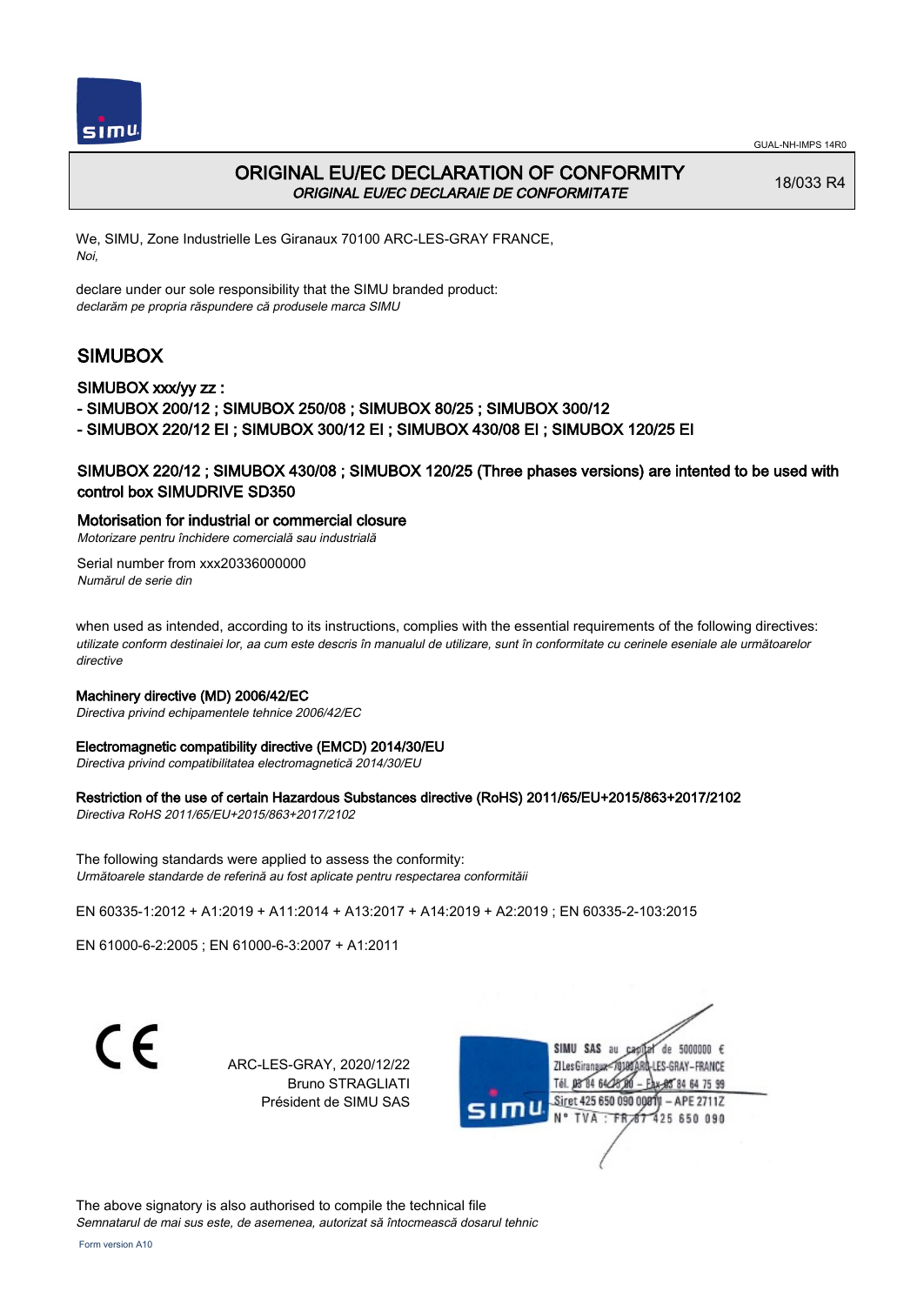



# ORIGINAL EU/EC DECLARATION OF CONFORMITY ORIGINAL EU/EG-FÖRSÄKRAN OM ÖVERENSSTÄMMELSE

18/033 R4

We, SIMU, Zone Industrielle Les Giranaux 70100 ARC-LES-GRAY FRANCE, Vi,

declare under our sole responsibility that the SIMU branded product: försäkrar på eget ansvar att produkten av varumärket SIMU

# SIMUBOX

#### SIMUBOX xxx/yy zz :

- SIMUBOX 200/12 ; SIMUBOX 250/08 ; SIMUBOX 80/25 ; SIMUBOX 300/12
- SIMUBOX 220/12 EI ; SIMUBOX 300/12 EI ; SIMUBOX 430/08 EI ; SIMUBOX 120/25 EI

### SIMUBOX 220/12 ; SIMUBOX 430/08 ; SIMUBOX 120/25 (Three phases versions) are intented to be used with control box SIMUDRIVE SD350

#### Motorisation for industrial or commercial closure

Motorisering för industriell eller kommersiell access

Serial number from xxx20336000000 Serienumret från

when used as intended, according to its instructions, complies with the essential requirements of the following directives: uppfyller de grundläggande kraven i följande direktiv när den används på det sätt som avses, i enlighet med bruksanvisningen

#### Machinery directive (MD) 2006/42/EC

Maskindirektivet 2006/42/EC

#### Electromagnetic compatibility directive (EMCD) 2014/30/EU

EMC-direktivet 2014/30/EU

#### Restriction of the use of certain Hazardous Substances directive (RoHS) 2011/65/EU+2015/863+2017/2102

RoHS-direktivet 2011/65/EU+2015/863+2017/2102

The following standards were applied to assess the conformity: Följande referensnormer har tillämpats för att göra en bedömning av överensstämmelsen

EN 60335‑1:2012 + A1:2019 + A11:2014 + A13:2017 + A14:2019 + A2:2019 ; EN 60335‑2‑103:2015

EN 61000‑6‑2:2005 ; EN 61000‑6‑3:2007 + A1:2011

 $\epsilon$ 

ARC-LES-GRAY, 2020/12/22 Bruno STRAGLIATI Président de SIMU SAS



The above signatory is also authorised to compile the technical file Den person som anges ovan är också behörig att ställa samman den tekniska dokumentationen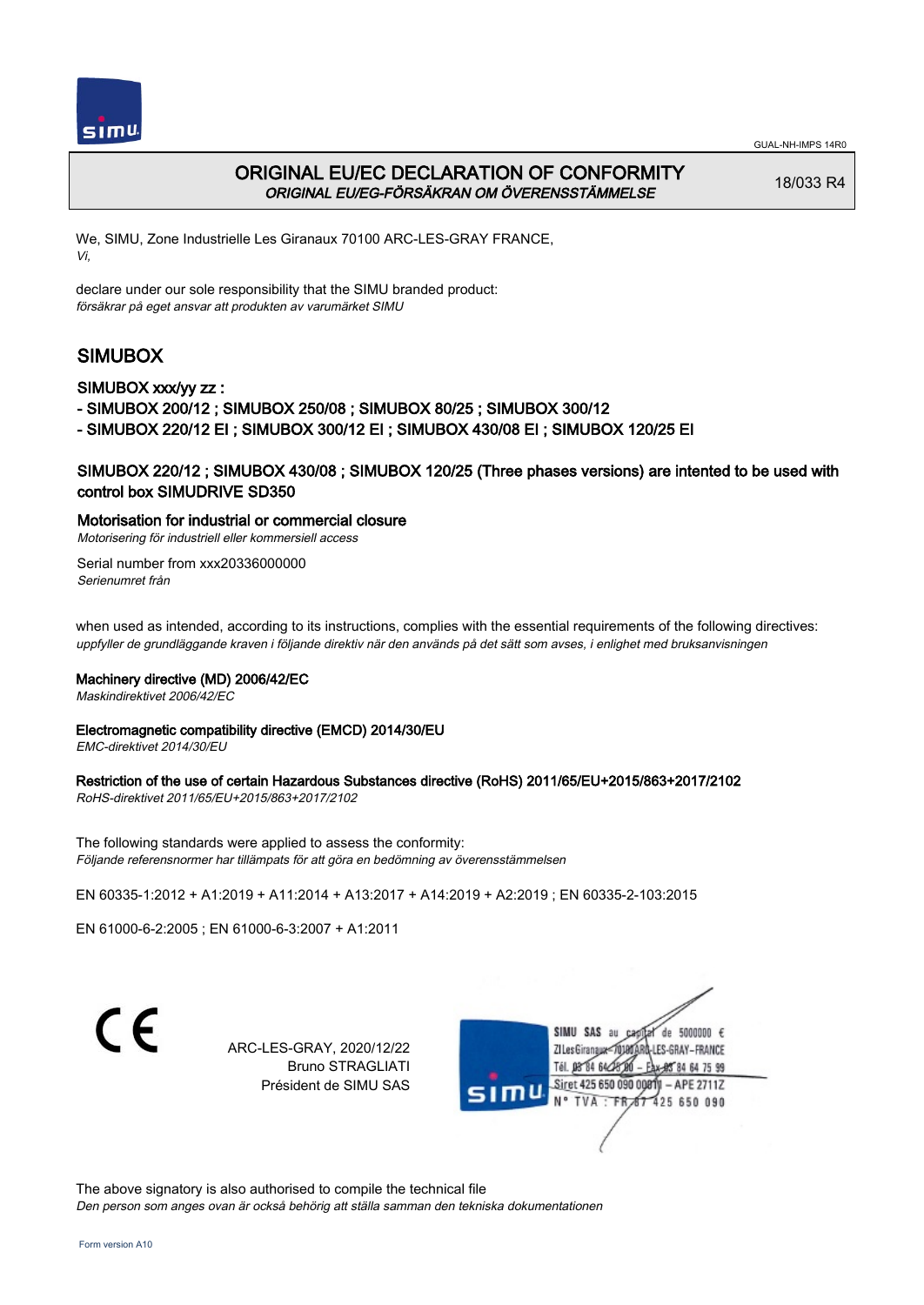

# ORIGINAL EU/EC DECLARATION OF CONFORMITY ORIGINÁLNE VYHLÁSENIE EU/ES O ZHODE

18/033 R4

We, SIMU, Zone Industrielle Les Giranaux 70100 ARC-LES-GRAY FRANCE, My,

declare under our sole responsibility that the SIMU branded product: vyhlasujeme na svoju výlučnú zodpovednosť, že výrobok značky SIMU

# SIMUBOX

### SIMUBOX xxx/yy zz :

- SIMUBOX 200/12 ; SIMUBOX 250/08 ; SIMUBOX 80/25 ; SIMUBOX 300/12

- SIMUBOX 220/12 EI ; SIMUBOX 300/12 EI ; SIMUBOX 430/08 EI ; SIMUBOX 120/25 EI

## SIMUBOX 220/12 ; SIMUBOX 430/08 ; SIMUBOX 120/25 (Three phases versions) are intented to be used with control box SIMUDRIVE SD350

#### Motorisation for industrial or commercial closure

Pohon pre priemyselné alebo komerčné brány

Serial number from xxx20336000000 Seriové číslo od

when used as intended, according to its instructions, complies with the essential requirements of the following directives: ak je používaný v súlade s účelom použitia a s návodom, spĺňa základné požiadavky týchto smerníc

#### Machinery directive (MD) 2006/42/EC

Smernica o strojových zariadeniach 2006/42/EC

#### Electromagnetic compatibility directive (EMCD) 2014/30/EU

Smernica o elektromagnetickej kompatibilite 2014/30/EU

#### Restriction of the use of certain Hazardous Substances directive (RoHS) 2011/65/EU+2015/863+2017/2102

Smernica o obmedzení používania určitých nebezpečných látok v elektrických a elektronických zariadeniach 2011/65/EU+2015/863+2017/2102

The following standards were applied to assess the conformity: Pre posúdenie zhody boli použité následujúce normy

EN 60335‑1:2012 + A1:2019 + A11:2014 + A13:2017 + A14:2019 + A2:2019 ; EN 60335‑2‑103:2015

EN 61000‑6‑2:2005 ; EN 61000‑6‑3:2007 + A1:2011

ARC-LES-GRAY, 2020/12/22 Bruno STRAGLIATI Président de SIMU SAS



The above signatory is also authorised to compile the technical file

uvedená osoba je tiež osoba zodpovedná za vypracovanie technickej dokumentácie

C E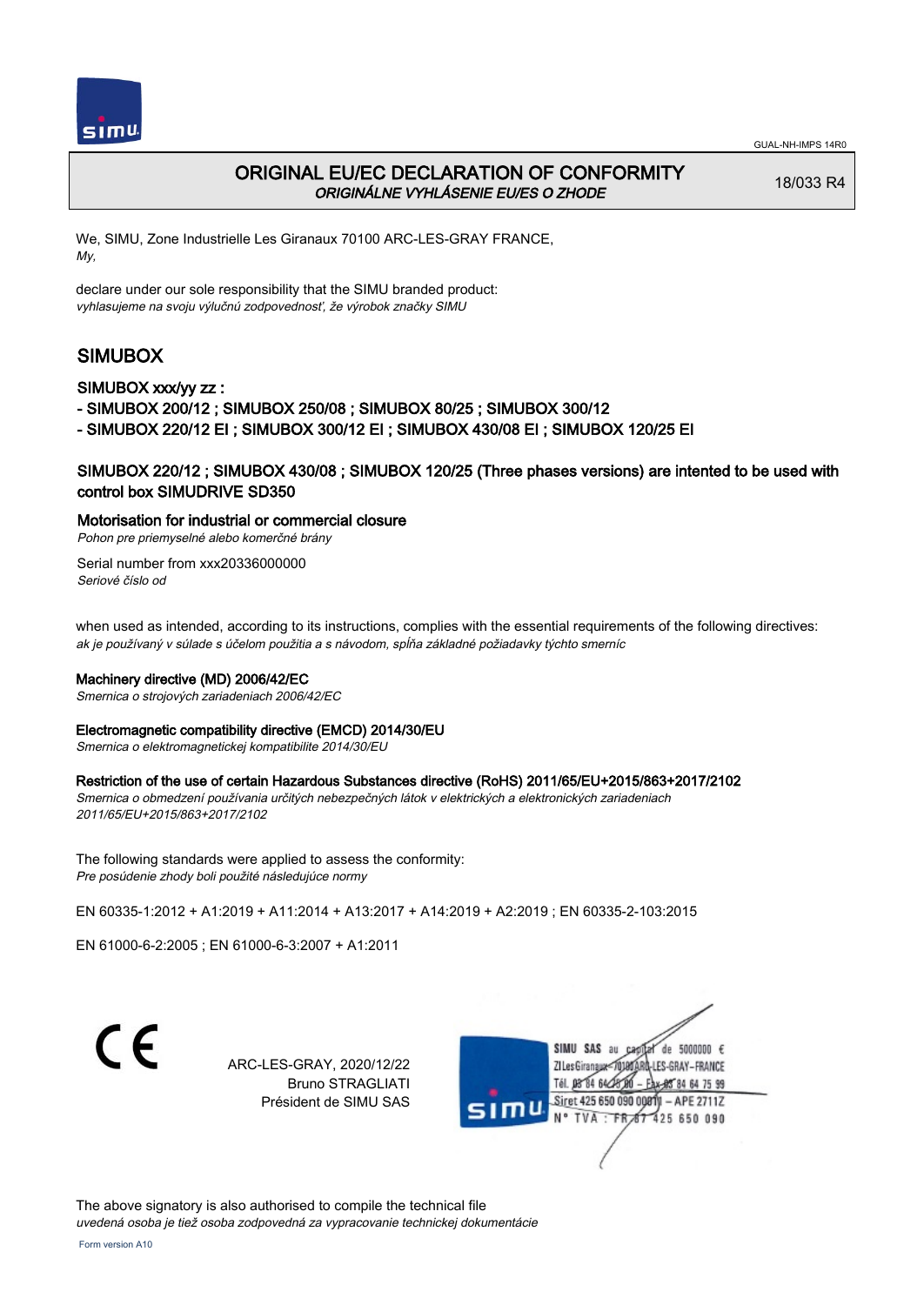



# ORIGINAL EU/EC DECLARATION OF CONFORMITY IZJAVA O SKLADNOSTI / IZJAVA O LASTNOSTIH

18/033 R4

We, SIMU, Zone Industrielle Les Giranaux 70100 ARC-LES-GRAY FRANCE, Mi,

declare under our sole responsibility that the SIMU branded product: S polno odgovornostjo izjavljamo, da izdelki blagovne znamke SIMU

# SIMUBOX

#### SIMUBOX xxx/yy zz :

- SIMUBOX 200/12 ; SIMUBOX 250/08 ; SIMUBOX 80/25 ; SIMUBOX 300/12

- SIMUBOX 220/12 EI ; SIMUBOX 300/12 EI ; SIMUBOX 430/08 EI ; SIMUBOX 120/25 EI

## SIMUBOX 220/12 ; SIMUBOX 430/08 ; SIMUBOX 120/25 (Three phases versions) are intented to be used with control box SIMUDRIVE SD350

#### Motorisation for industrial or commercial closure

Motorizacija vrat za industrijsko ali komercialno uporabo

Serial number from xxx20336000000 'Serijska številka

when used as intended, according to its instructions, complies with the essential requirements of the following directives: ko se uporabljajo v skladu z namembnostjo in navodili, ustrezajo bistvenim zahtevam naslednjih direktiv

#### Machinery directive (MD) 2006/42/EC

Direktiva o strojih 2006/42/EC

#### Electromagnetic compatibility directive (EMCD) 2014/30/EU

Direktiva o elektromagnetni združljivosti 2014/30/EU

#### Restriction of the use of certain Hazardous Substances directive (RoHS) 2011/65/EU+2015/863+2017/2102

Direktiva RoHS 2011/65/EU+2015/863+2017/2102

The following standards were applied to assess the conformity: Za preverjanje skladnosti so bili uporabljeni naslednji standardi

EN 60335‑1:2012 + A1:2019 + A11:2014 + A13:2017 + A14:2019 + A2:2019 ; EN 60335‑2‑103:2015

EN 61000‑6‑2:2005 ; EN 61000‑6‑3:2007 + A1:2011

ARC-LES-GRAY, 2020/12/22 Bruno STRAGLIATI Président de SIMU SAS



The above signatory is also authorised to compile the technical file Podpisnik, naveden zgoraj, je pooblaščen tudi za pripravo tehnične dokumentacije

 $\epsilon$